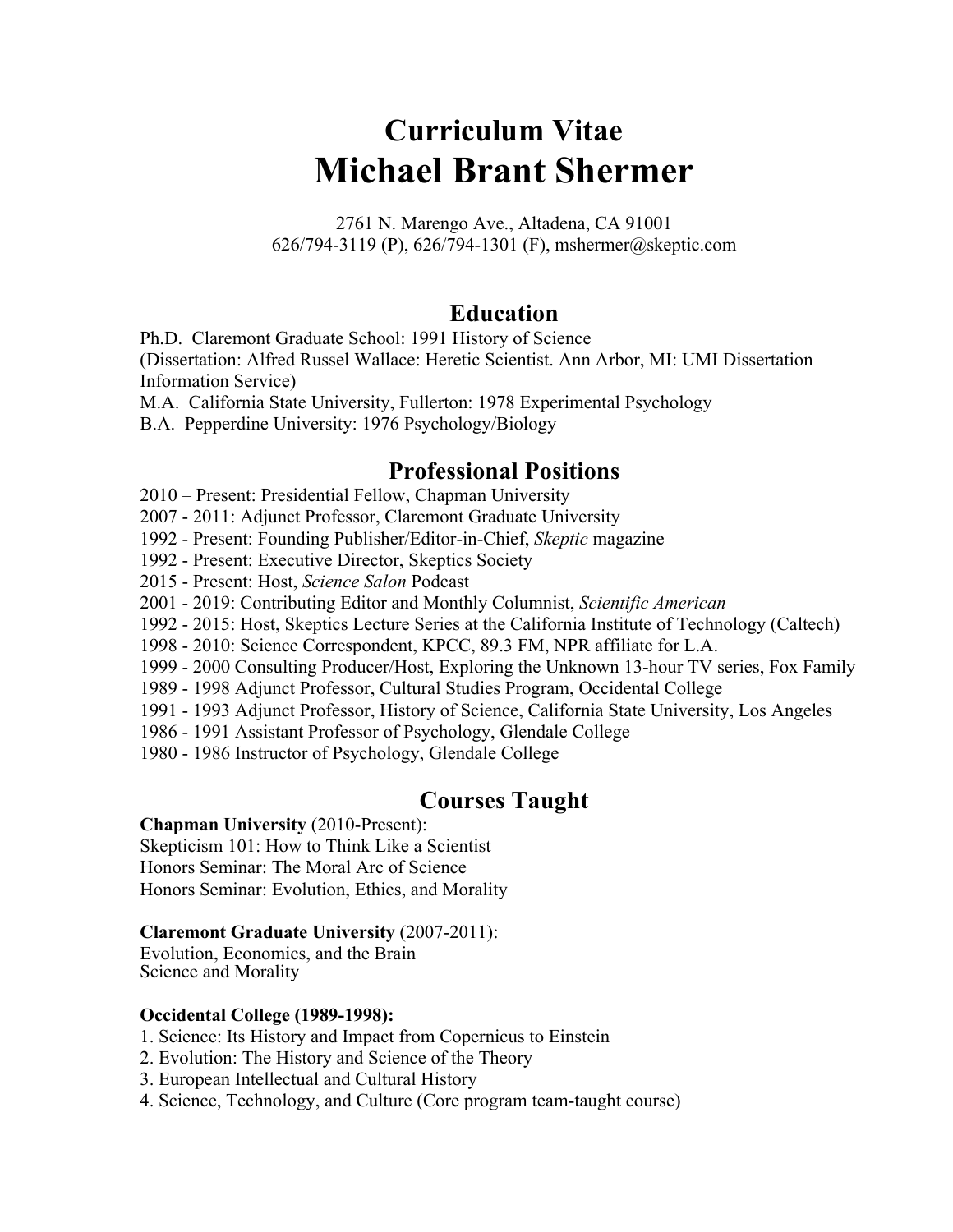5. Fascism and Neofascism (Core program team-taught course)

### **California State University at Los Angeles (1991-1993):**

1. Science: Its History and Impact from Copernicus to Einstein

### **Glendale College (1979-1991):**

- 1. Introductory Psychology
- 2. Social Psychology
- 3. Evolution: The History, Science and Nature of Biological Change
- 4. History of Great Ideas
- 5. War & Peace in the Modern Age: From the Civil War to the Gulf War

### **The Teaching Company Great Courses:**

Skepticism 101: How to Think Like a Scientist, https://bit.ly/2zMf1x2

# **Social Networks**

www.michaelshermer.com twitter@michaelshermer www.facebook.com/Michael.Brant.Shermer https://en.wikipedia.org/wiki/Michael\_Shermer

# **Trade Books**

10. *Heavens on Earth: The Scientific Search for the Afterlife, Immortality, and Utopia*. 2018., New York: Henry Holt.

9. *Skeptic: Viewing the World with a Rational Eye*. 2016. New York: Henry Holt.

8. *The Moral Arc*. 2015. New York: Henry Holt. (The Author's Scientific American columns)

7. *The Believing Brain*. 2011. New York: Henry Holt/Times Books.

6. *The Mind of the Market: Sharing Apes, Trading Humans, & Other Tales of Evolutionary Economics*. 2008. New York: Henry Holt/Times Books.

5. *Why Darwin Matters: The Case Against Intelligent Design*. 2006. New York: Henry Holt/Times Books.

4. *Science Friction: Where the Known Meets the Unknown*. 2005. New York: Henry Holt/Times Books.

3. *The Science of Good and Evil*. 2004. New York: Henry Holt/Times Books.

2. *How We Believe: The Search for God in an Age of Science*. 1999. New York: W. H. Freeman.

1. *Why People Believe Weird Things: Pseudoscience, Superstitions, and Other Confusions of* 

*Our Time*. 1997. New York: W. H. Freeman. (Foreword by Stephen Jay Gould.) Revised Edition. 2002, With new chapter on "Why Smart People Believe Weird Things."

# **Academic Books**

5. *Giving the Devil His Due: Reflections of a Scientific Humanist.* 2020. Cambridge/New York: Cambridge University Press.

4. *In Darwin's Shadow: The Life and Science of Alfred Russel Wallace*. 2002. Oxford/New York: Oxford University Press.

3. *The Skeptic Encyclopedia of Pseudoscience*. (General Editor.) 2002. Denver: ABC-CLIO.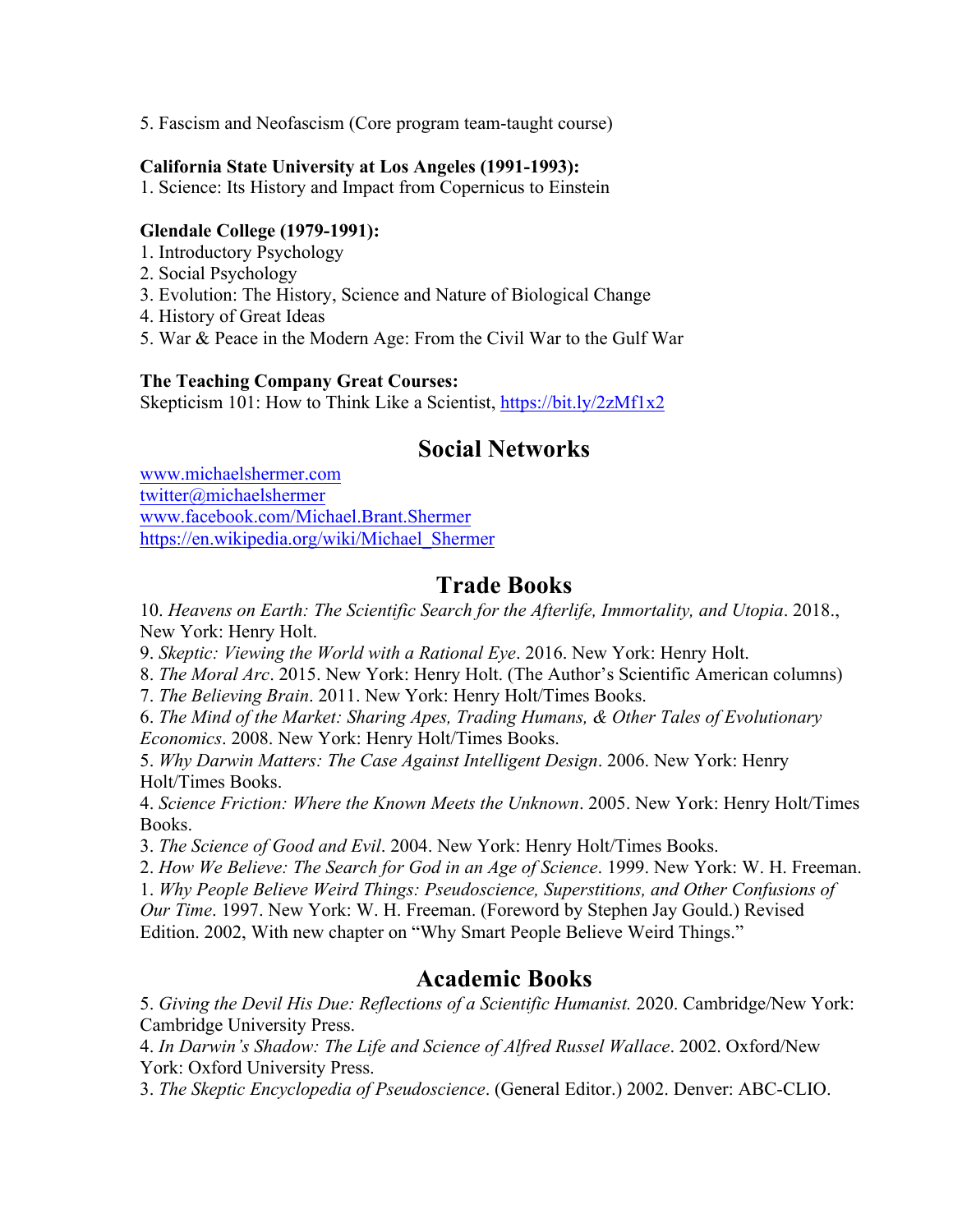2. *The Borderlands of Science: Where Sense Meets Nonsense*. 2001. New York: Oxford University Press.

1. *Denying History: Who Says the Holocaust Never Happened and Why Do They Say It?* (Coauthored with Alex Grobman.) 2000. Berkeley: University of California Press.

### **Education Books**

4. *The Secrets of Mental Math* (with Arthur Benjamin.) 2006. Random House.

3. *Mathemagics: How to Look Like a Genius Without Really Trying* (with Arthur Benjamin.)

1993. Chicago: Contemporary Books/Lowell House. New York: McGraw Hill.

2. *Teach Your Child Math: Making Math Fun for the Both of You*. (Co-authored with Arthur

Benjamin.) 1991. Chicago: Contemporary Books/Lowell House. New York: McGraw Hill. 1. *Teach Your Child Science: Making Science Fun for the Both of You*. 1989. Chicago: Contemporary Books/Lowell House.

### **Teaching Company Great Courses**

2. *Conspiracies and Conspiracy Theories: What We Should and Shouldn't Believe, and Why.*  2019. Audible Original/The Teaching Company. 12 lectures.

1. *Skepticism 101: How to Think Like a Scientist*. 2012. The Teaching Company. 18 lectures.

# **Scientific American Columns**

### **YEAR I**

- 1. Colorful Pebbles and Darwin's Dictum (April, 2001)
- 2. The Erotic-Fierce People (May, 2001)
- 3. Fox's Flapdoodle (June, 2001)
- 4. Contrasts and Continuities (July, 2001) (Published as Starbucks in China)
- 5. Deconstructing the Dead (August, 2001)
- 6. Nano Nonsense and Cryonics (September, 2001)
- 7. I Was Wrong (October, 2001)
- 8. Baloney Detection Part I (November, 2001)
- 9. Baloney Detection Part II (December, 2001)
- 10. Shermer's Last Law (January, 2002)
- 11. The Gradual Illumination of the Mind (February, 2002)
- 12. Hermits and Cranks. A Tribute to Martin Gardner (March, 2002)

#### **YEAR II**

- 13. Skepticism as a Virtue (April, 2002)
- 14. The Exquisite Balance (May, 2002)
- 15. The Shamans of Scientism (June, 2002)
- 16. Vox Populi (July, 2002)
- 17. The Value of L (August, 2002) (Published as Why ET Has Not Phoned In)
- 18. Smart People Believe Weird Things (September, 2002)
- 19. The Chronology Conjecture Projector (September, 2002 www.sciam.com web only)
- 20. The Physicist and the Abalone Diver (October, 2002)
- 21. Mesmerized by Magnetism (November, 2002)
- 22. The Captain Kirk Principle (December, 2002)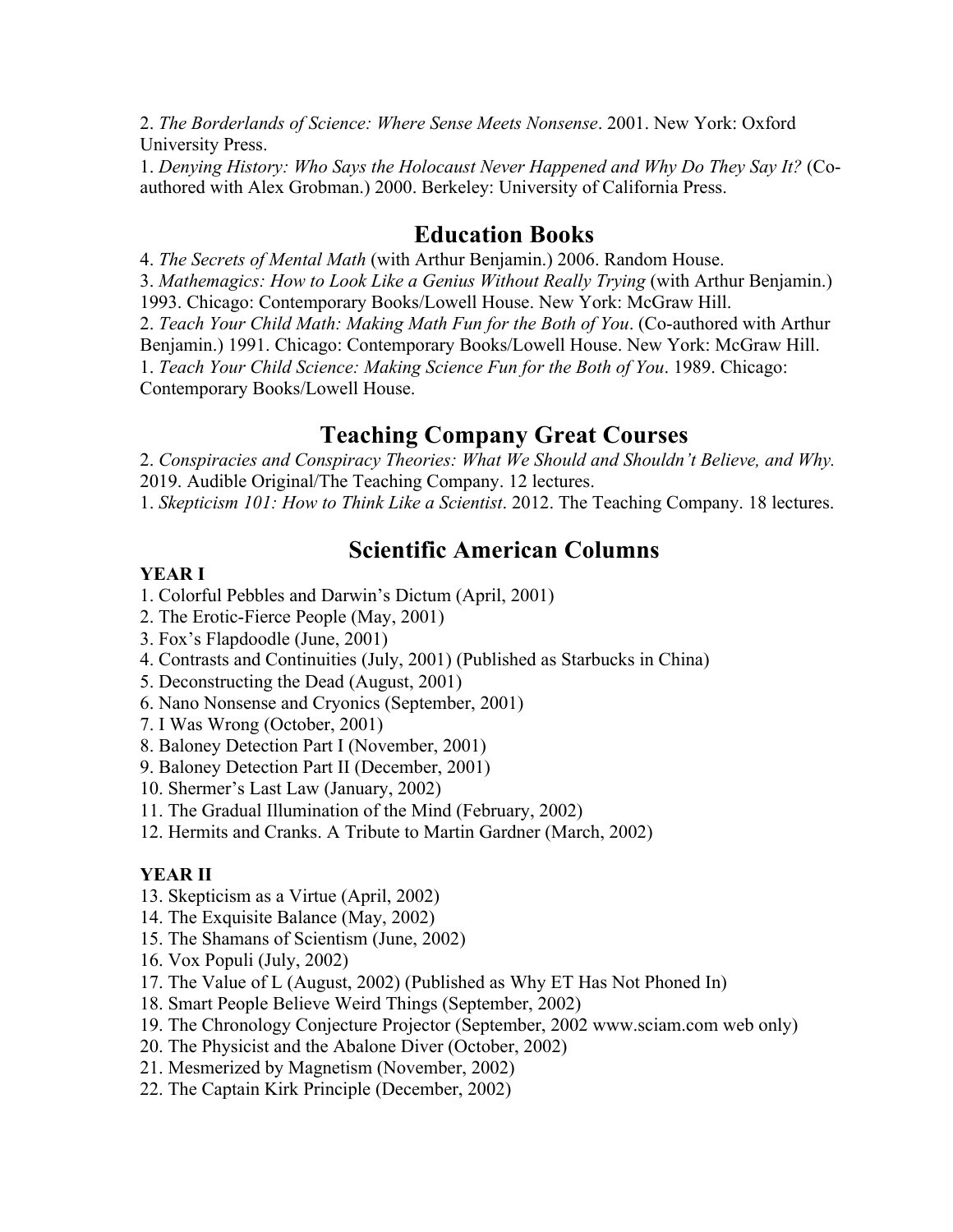- 23. Fidgets and Digits (January, 2003)
- 24. Psychic Drift (February, 2003)
- 25. Demon-Haunted Brain (March, 2003)

### **YEAR III**

- 26. I, Clone (April, 2003)
- 27. Show Me the Body (May, 2003)
- 28. Codified Claptrap (June, 2003)
- 29. Bottled Twaddle (July, 2003)
- 30. The Ignoble Savage (August, 2003)
- 31. The Domesticated Savage (September, 2003)
- 32. Remember the Six Billion (October, 2003)
- 33. A Candle in the Dark (November, 2003)
- 34. What's the Harm? (December, 2003)
- 35. Bunkum! (January, 2004)
- 36. A Bounty of Science (February, 2004)
- 37. None So Blind (March, 2004)

### **YEAR IV**

- 38. Mencken's Maxim (April, 2004)
- 39. The Enchanted Glass (May, 2004)
- 40. Death by Theory (June, 2004)
- 41. God's Number is Up (July, 2004)
- 42. Miracle on Probability Street (August, 2004)
- 43. Mustangs and Monists (September, 2004)
- 44. The Myth is the Message (October, 2004)
- 45. Flying Carpets and Scientific Prayer (November, 2004)
- 46. Common Sense (December, 2004)
- 47. Quantum Quackery (January, 2005)
- 48. Abducted! (February, 2005)
- 49. The Fossil Fallacy (March, 2005)

### **YEAR V**

- 50. The Feynman-Tufte Principle (April, 2005)
- 51. Turn Me On, Dead Man (May, 2005)
- 52. Fahrenheit 2777 (June, 2005)
- 53. Hope Springs Eternal (July, 2005)
- 54. Full of Holes (August, 2005)
- 55. Rumsfeld's Wisdom (September, 2005)
- 56. Unweaving the Heart (October, 2005)
- 57. Rupert's Resonance (November, 2005)
- 58. Mr. Skeptic Goes to Esalen (December, 2005)
- 59. Murdercide (January, 2006)
- 60. It's Dogged as Does it (February, 2006)
- 61. Natural Cons "They" Don't Want You to Know About (March, 2006)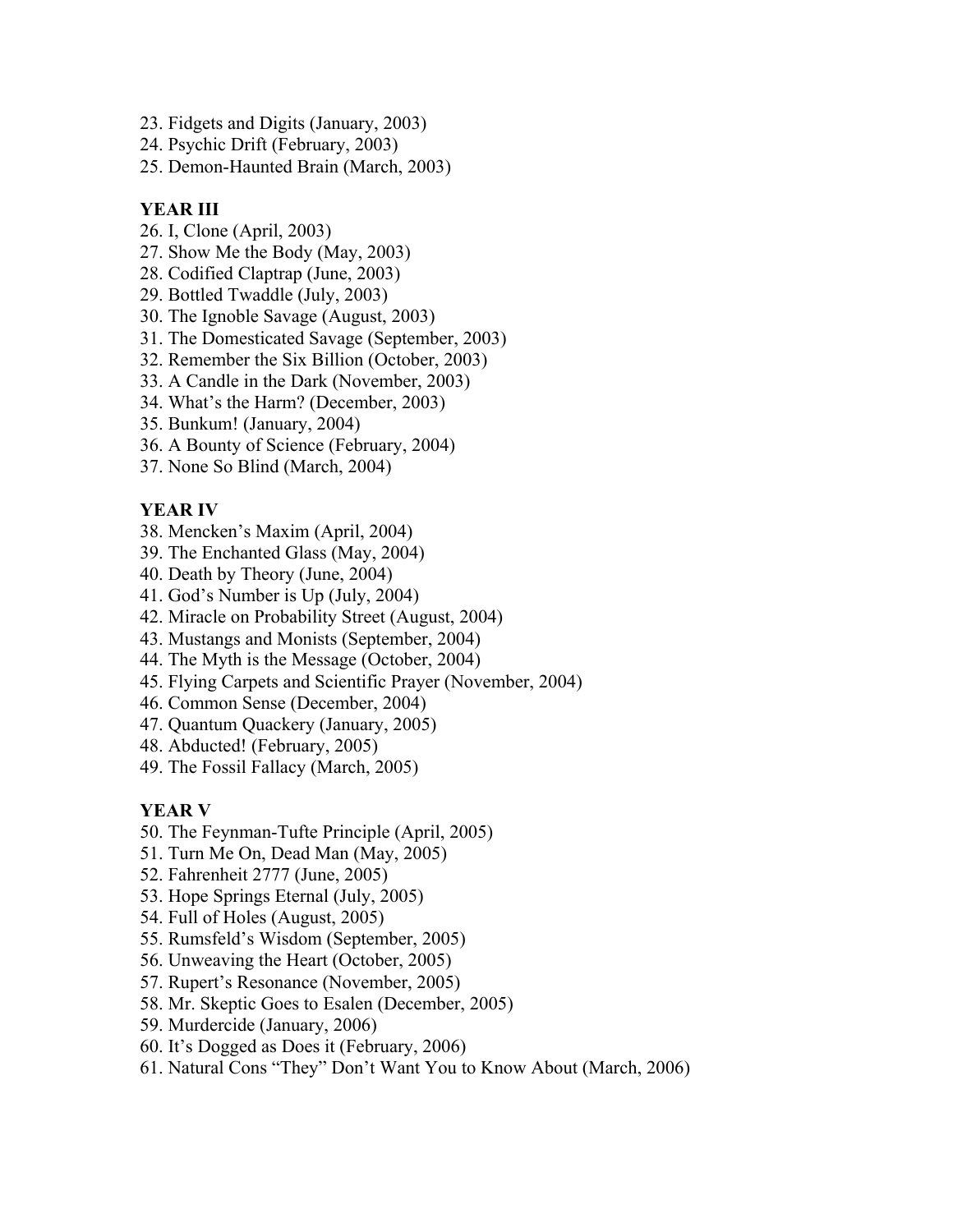### **YEAR VI**

- 62. As Luck Would Have It (April, 2006)
- 63. SHAM Scam (May, 2006)
- 64. The Flipping Point (June, 2006)
- 65. The Political Brain (July, 2006)
- 66. Folk Science (August, 2006)
- 67. Fakes, Mistakes, and the Failure to Replicate (September, 2006)
- 68. Darwin on the Right (October, 2006)
- 69. Wronger Than Wrong (November, 2006)
- 70. Bowling for God (December, 2006)
- 71. Airborne Baloney (January, 2007)
- 72. Eat, Drink, and Be Merry (February, 2007)
- 73. Can't Get No (Satisfaction) (March, 2007)

### **YEAR VII**

- 74. Free to Choose (April, 2007)
- 75. Bush's Mistake and Kennedy's Error (May, 2007)
- 76. The (Other) Secret (June, 2007)
- 77. The Prospects for *Homo Economics* (July, 2007)
- 78. Bad Apples and Bad Barrels (August, 2007)
- 79. Rational Atheism (September, 2007)
- 80. The Really Hard Science (October, 2007)
- 81. Weirdonomics and Quirkology (November, 2007)
- 82. An Unauthorized Autobiography of Science (December, 2007)
- 83. Evonomics (January, 2008)
- 84. The Mind of the Market (February, 2008)
- 85. Adam's Maxim and Spinoza's Conjecture (March, 2008)

### **YEAR VIII**

- 86. Wag the Dog (April, 2008)
- 87. A New Phrenology? (May, 2008)
- 88. Expelled Exposed (June, 2008)
- 89. Sacred Science (July, 2008)
- 90. Wheat Grass Juice and Folk Medicine (August, 2008)
- 91. Folk Numeracy & Middle Land, Part I (September, 2008)
- 92. A Random Walk Through Middle Land, Part II (October, 2008)
- 93. Stage Fright (November, 2008)
- 94. Patternicity (December, 2008)
- 95. Telephone to the Dead (January, 2009)
- 96. Darwin Misunderstood (February, 2009)
- 97. The Art of the Con (March, 2009)

### **YEAR IX**

- 98. Inside the Outliers (April, 2009)
- 99. Creationism in 3D (May, 2009)
- 99a. Agenticity (June, 2009)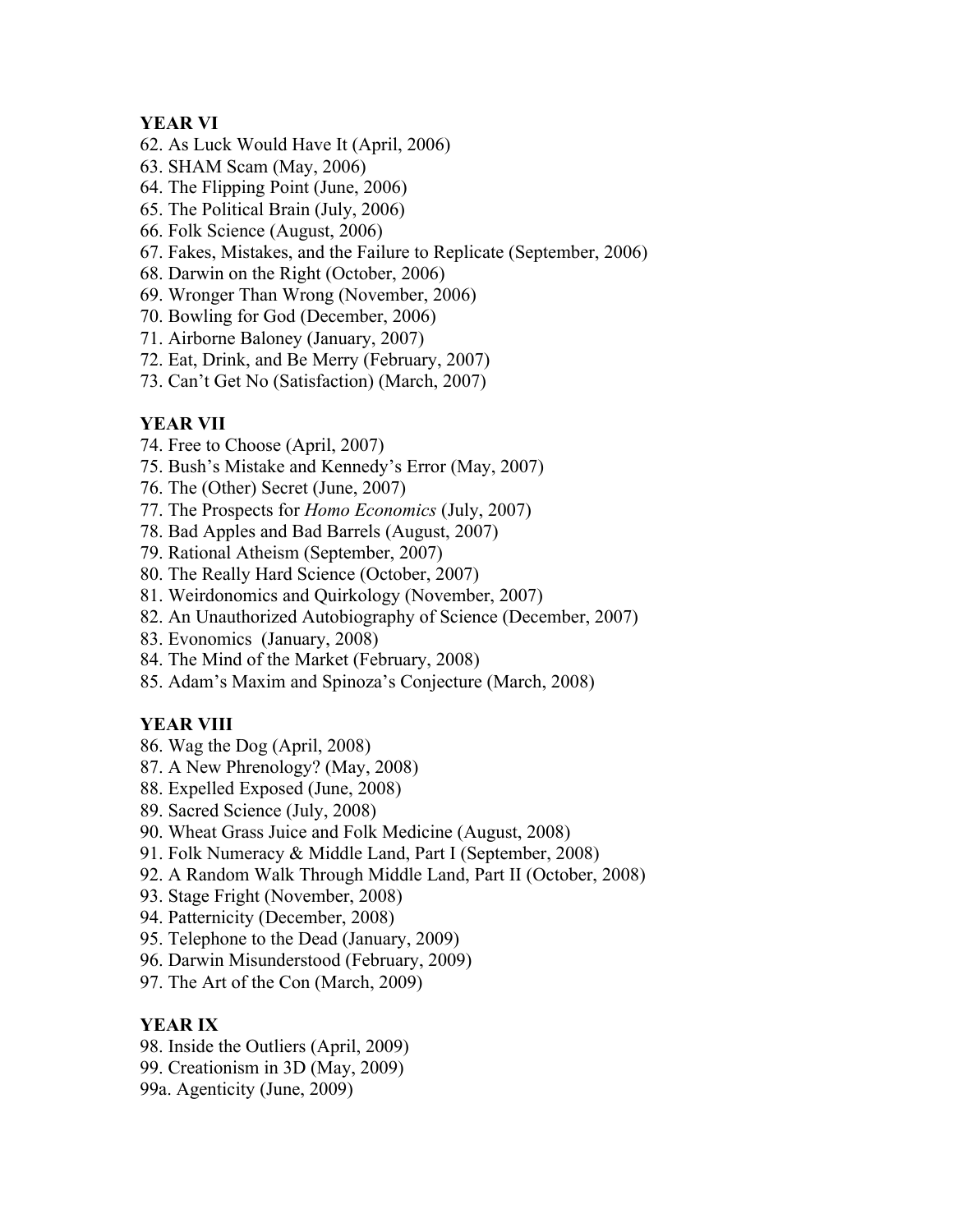- 100. I Want to Believe (July, 2009)
- 101. Shakespeare, Interrupted (August, 2009)
- 102. Paranoia Runs Deep (September, 2009)
- 103. Captain Hook Meets Adam Smith (October, 2009)
- 104. Will E.T. Look Like Us? (November, 2009)
- 105. Political Science (December, 2009)
- 106. Kool-Aid Psychology (January, 2010)
- 107. Cultivate Your Garden (February, 2010)
- 108. Surviving Death on Larry King Live (March, 2010)

#### **YEAR X**

- 109. The Sensed Presence Factor (April, 2010)
- 110. Doing Science in the Past (May, 2010)
- 111. When Ideas Have Sex (June, 2010)
- 112. When Scientists Know Sin (July, 2010)
- 113. Our Neanderthal Brethren (August, 2010)
- 114. Democracy's Laboratory (September, 2010)
- 115. Can You Hear Me Now? (October, 2010)
- 116. The Skeptic's Skeptic (November, 2010)
- 117. The Conspiracy Theory Detector (December, 2010)
- 118. The Science of Right and Wrong (January, 2011)
- 119. Houdini's Advice (February, 2011)
- 120. Financial FlimFlam (March, 2011)

#### **YEAR XI**

- 121. UFOs, UAPs, CRAPs (April, 2011)
- 122. Extrasensory Pornception (May, 2011)
- 123. The Myth of Evil Aliens (June, 2011)
- 124. The Believing Brain (July, 2011)
- 125. Globaloney (August, 2011)
- 126. What is Pseudoscience? (September, 2011)
- 127. The Decline of Violence (October, 2011)
- 128. The Real Science Behind Scientology (November, 2011)
- 129. Sacred Salbubriousness (December, 2011)
- 130. In the Year 9595 (January, 2012)
- 131. Lies We Tell Ourselves (February, 2012)
- 132. Opting Out of Over-Optimism (March, 2012)

#### **YEAR XII**

- 133. Climbing Mount Immortality (April, 2012)
- 134. Much Ado About Nothing (May, 2012)
- 135. The Science of Righteousness (June, 2012)
- 136. Aunt Millie's Mind (July, 2012)
- 137. Free Won't (August, 2012)
- 138. Conspiracy Contradictions (September, 2012)
- 139. Predictably Politically Irrational (October, 2012)
- 140. Shock and Awe (November, 2012)
- 141. The Alpinists of Evil (December, 2012)
- 142. Logic Tight Compartments (January, 2013)
- 143. The Left's War on Science (February, 2013)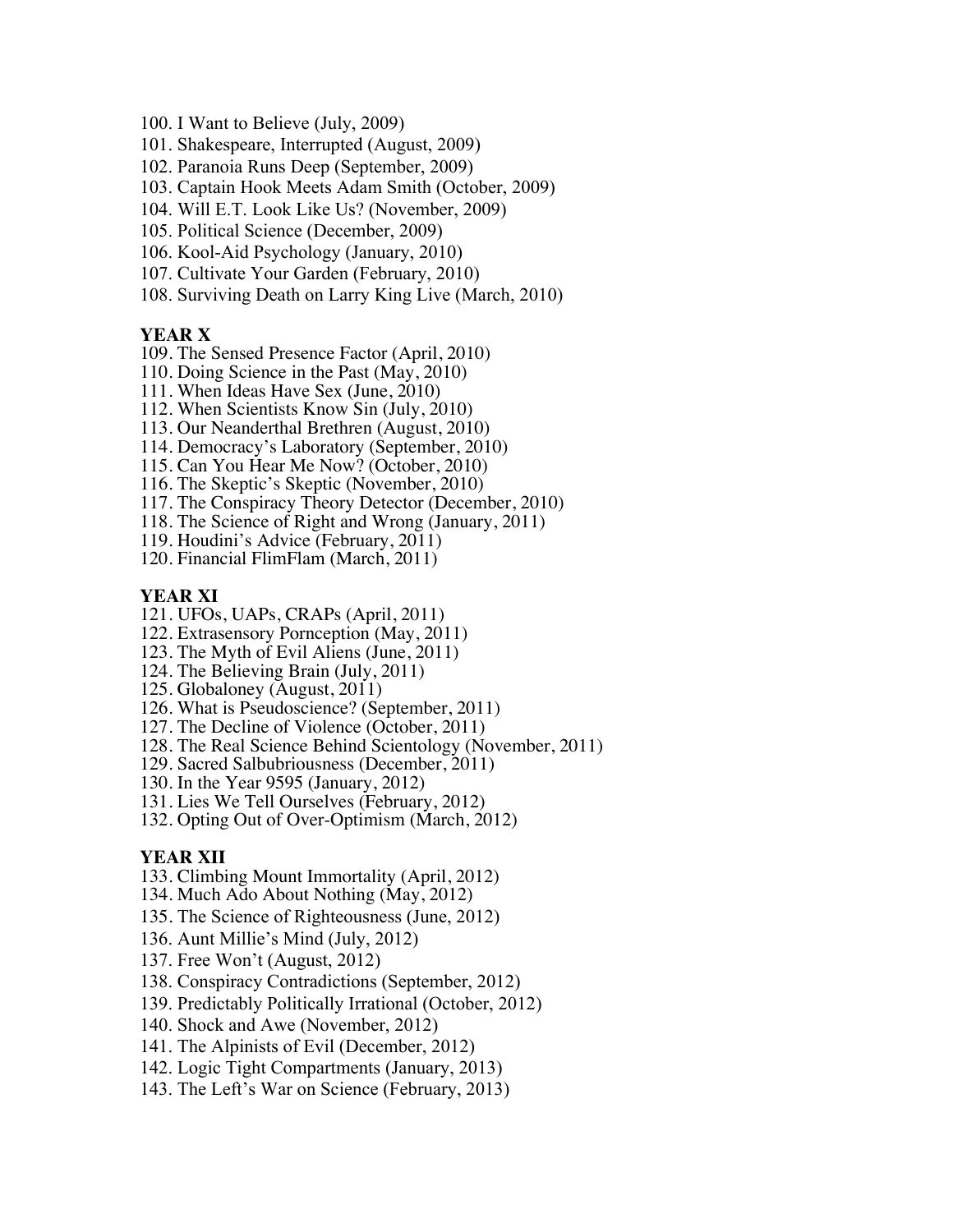144. Dopers and Diehards (March, 2013)

#### **YEAR XIII**

- 145. Proof of Hallucination (April, 2013)
- 146. Gun Science (May, 2013)
- 147. CSI Science (June, 2013)
- 148. Alien Gods of the Gaps (July, 2013)
- 149. Mythbusting Terrorism (August, 2013)
- 150. The Dangers of Keeping an Open Mind (September, 2013)
- 151. When Science Doesn't Support Beliefs (October, 2013)
- 152. Sovereign Insanity (November, 2013)
- 153. Is God Dying? (December, 2013)
- 154. Speciesism (January, 2014)
- 155. Science Utopias (February, 2014)
- 156. Spiritual Science (March, 2014)

#### **YEAR XIV**

- 157. The Science of Lying (April, 2014)
- 158. The Genesis of Justice (May, 2014)
- 159. Nuclear Nada (June, 2014)
- 160. The Myth of Income Inequality (July, 2014)
- 161. ClimeApocalypse (August, 2014)
- 162. Surviving Statistics (September, 2014)
- 163. Infrequencies (October, 2014)
- 164. Perpetual War or Peace? (November, 2014)
- 165. Against the Grain (December, 2014)
- 166. Conspiracy Central (January, 2015)
- 167. The Moral Starting Point (February, 2015)
- 168. Forging Doubt (March, 2015)

#### **YEAR XV**

- 169. Paleo GMO (April, 2015)
- 170. Terrorism as Self-Help Justice (May, 2015)
- 171. Scientia Humanitatis (June, 2015)
- 172. Outrageous (July, 2015)
- 173. The Meaning of Life in a Formula (August, 2015) (NOMA No More)
- 174. Forensic Pseudoscience (September, 2015)
- 175. The Electric Universe Acid Test (October, 2015)
- 176. Perception Deception (November, 2015)
- 177. Consilience and Consensus (December, 2015)
- 178. Murder in the Cave (January, 2016)
- 179. Afterlife for Atheists (February, 2016)
- 180. Left Behind (March, 2016)

#### **YEAR XVI**

- 181. Bullshit (April 2016)
- 182. Malthusian Malice (May 2016)
- 183. Death Wish (June 2016)
- 184. Tiger Blood (July 2016)
- 185. Quack of the Gaps (August 2016)
- 186. The Known and the Unknown (September 2016)
- 187. Mathuselah's Moonshot (October 2016)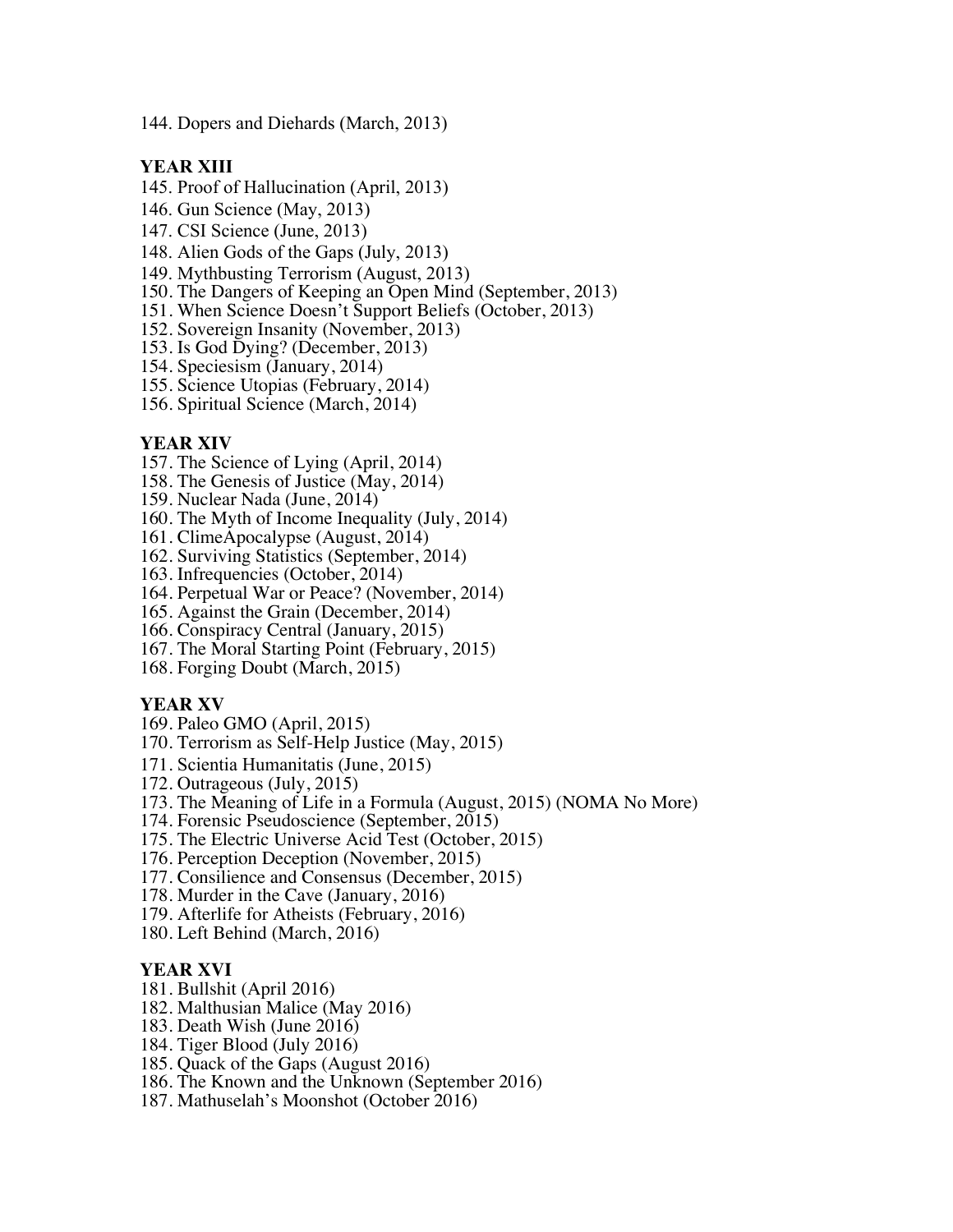- 188. Gloom Trumps Glad (November 2016)
- 189. Born This Way (December 2016)
- 190. When Facts Backfire (January 2017)
- 191. Imagine No Universe (Feburary 2017)
- 192. Apocalypse AI (March 2017)

### **YEAR XVII**

- 193. What is Truth? (April 2017)
- 194. On Witches and Terrorists (May 2017)
- 195. Lost Past Romance (June 2017)
- 196. Who Are You? (July 2017)
- 197. Are We All Racists? (August 2017)
- 198. Postmodernism vs. Science (September 2017)
- 199. Sky Gods for Skeptics (October 2017)
- 200. How Lives Turn Out (November 2017)
- 201. Outlaw War (December 2017)
- 202. Political Science (January 2018)
- 203. Alvy's Error (February 2018)
- 204. Factiness (March 2018)

### **YEAR XVIII**

- 205. Silent No More (April 2018)
- 206. You Kant be Serious (May 2018)
- 207. Soul Searching (June 2018)
- 208. The Final Mysterians (July 2018)
- 209. 23 and We (August 2018) Izhar Cohen Illustration
- 210. Abortion Facts (September 2018)
- 211. A Mysterious Change of Mind (October 2018)
- 212. The Fallacy of Excluded Exceptions (November 2018)
- 213. Kids These Days (December 2018)
- 214. Stein's Law and Science's Mission (January 2019)

# **Publications—Professional Scholarly Articles**

44. "Racial dynamics underlying crime commission, emotionality, and last statements among executed offenders in Texas." 2019. *Journal of Ethnicity in Criminal Justice*. Kevin McCaffree, Anondah Saide, and Michael Shermer.

43. "Cognitive Creationism and a Realistic Vision of Human Nature." 2019. Foreword to *The Ape That Understood the Universe* by Steve Stewart-Williams. Cambridge University Press.

42. "The Psychology of Political Polarization and Pessimism." 2018. *Congressional Quarterly*, edited by Ellen Shearer and Matt Mansfield. Washington, DC: CQ-Roll Call. https://amzn.to/34DPKn2

41. "Free to Inquire: The Evolution-Creationism Controversy as a Test Case in Equal Time and Free Speech." Book Chapter for the Palgrave *Handbook of Philosophy and Public Policy* Edited by David Boonin. 2018.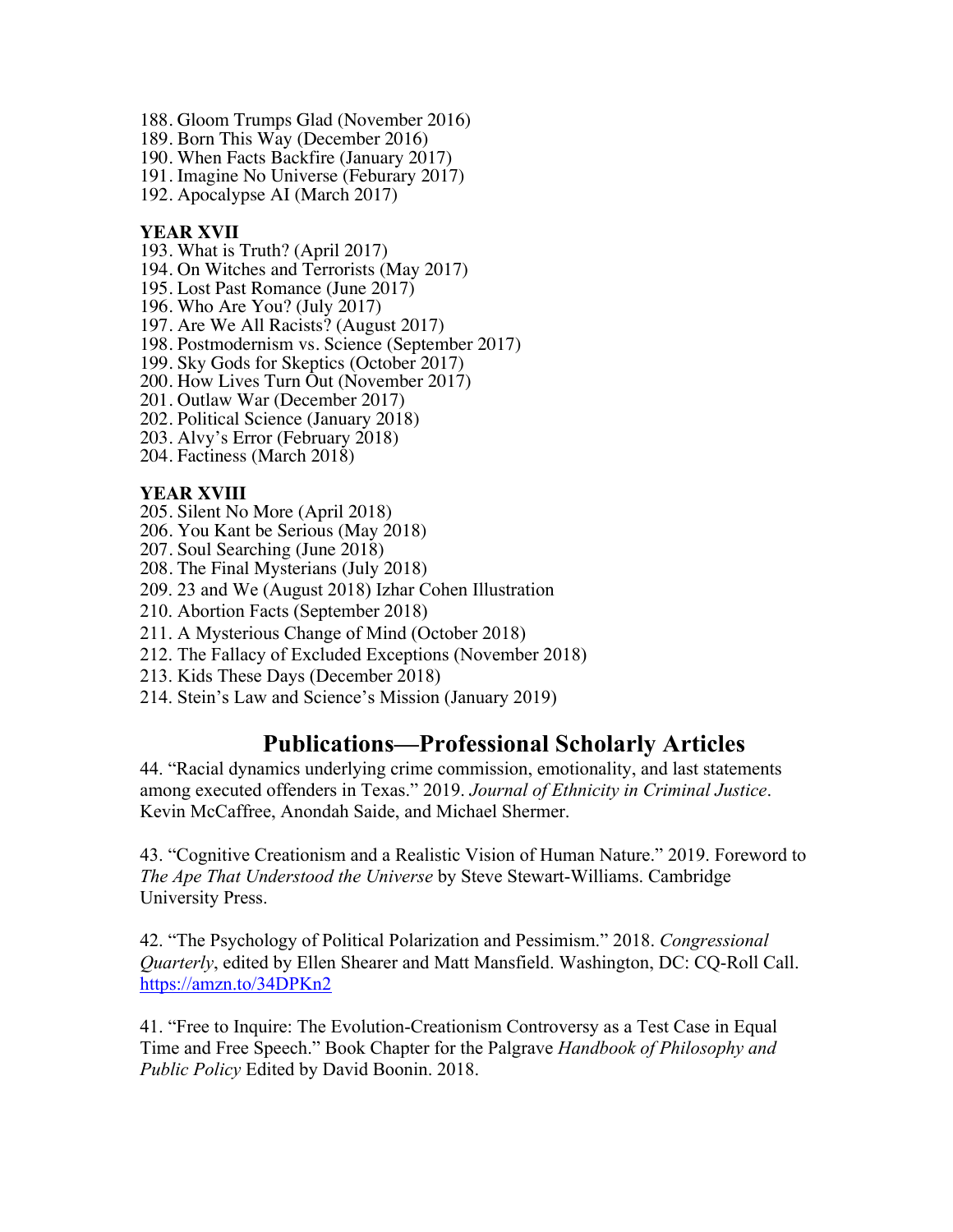40. "Finding Freedom in a Determined Universe." Foreword to *Free Will Explained: How Science and Philosophy Converged to Produce a Beautiful Illusion* by Dan Barker. Sterling. 2018.

39. "Giving the Devil His Due: Why Freedom of Inquiry in Science and Politics is Inviolable." *Journal of Criminal Justice*, May, 2017. https://bit.ly/2H2VKKB

38. "Scientific Naturalism: A Manifesto for Enlightement Humanism." *Theology and Science*. June, 2017. https://bit.ly/2ENQcBL

37. "Mr. Hume: Tear. Down. This. Wall. A Response to George Ellis's Critique of My Defense of Moral Realism." Theology and Science, December, 2017. https://bit.ly/2qB0lx6

36. "A Skeptic Considers Immortality." Foreword to Stephen Cave's *Immortality: The Quest to Live Forever and How it Drives Civilization*. 2014. Crown.

35. "Frequent Infrequencies: Do anomalies prove the existence of God?" Slate, part of the series "What is the Future of Religion?" 2015. https://slate.me/1yMP8Gp

34. "Why Scientists Make Mistakes in Conducting and Reporting Their Research." Chapter in *Forensic Science Research Evaluation*. Edited by Edward G. Bartick and McKenzie A. Floyd, pp. 41-49. American Association for the Advancement of Science. https://bit.ly/2vh69AS

33. "Toward a science of morality: response to Christian Miller's critique." 2016. *Annals of the New York Academy of Sciences*. May, doi: 10.1111/nyas.13073

32. "Why there is no supernatural morality: response to Miller's opening statement." 2016. *Annals of the New York Academy of Sciences*. May, doi: 10.1111/nyas.13073

31. "Morality is Real, Objective, and Natural." 2016. *Annals of the New York Academy of Sciences*. May, doi: 10.1111/nyas.13073

30. "Why Scientists Make Mistakes in Conducting and Reporting their Research." In *Forensic Science Research Evaluation*. 2016. Edward G. Bartick and McKenzie A. Floyd, Eds. Washington, DC: National Science Foundation

29. "The Meaning Making Neuron." A review of *The Brain and the Meaning of Life,* by Paul Thagard, *Science*, April 30, 2010.

28. "Science, Freedom, and Trade: How to Build a First-World Country." A review of *The Science of Liberty* by Timothy Ferris and *The Rational Optimist* by Matt Ridley. *Nature*. April 30, 2010.

27. "Agnosticism." Invited contribution in *Religions of the World: A Comprehensive*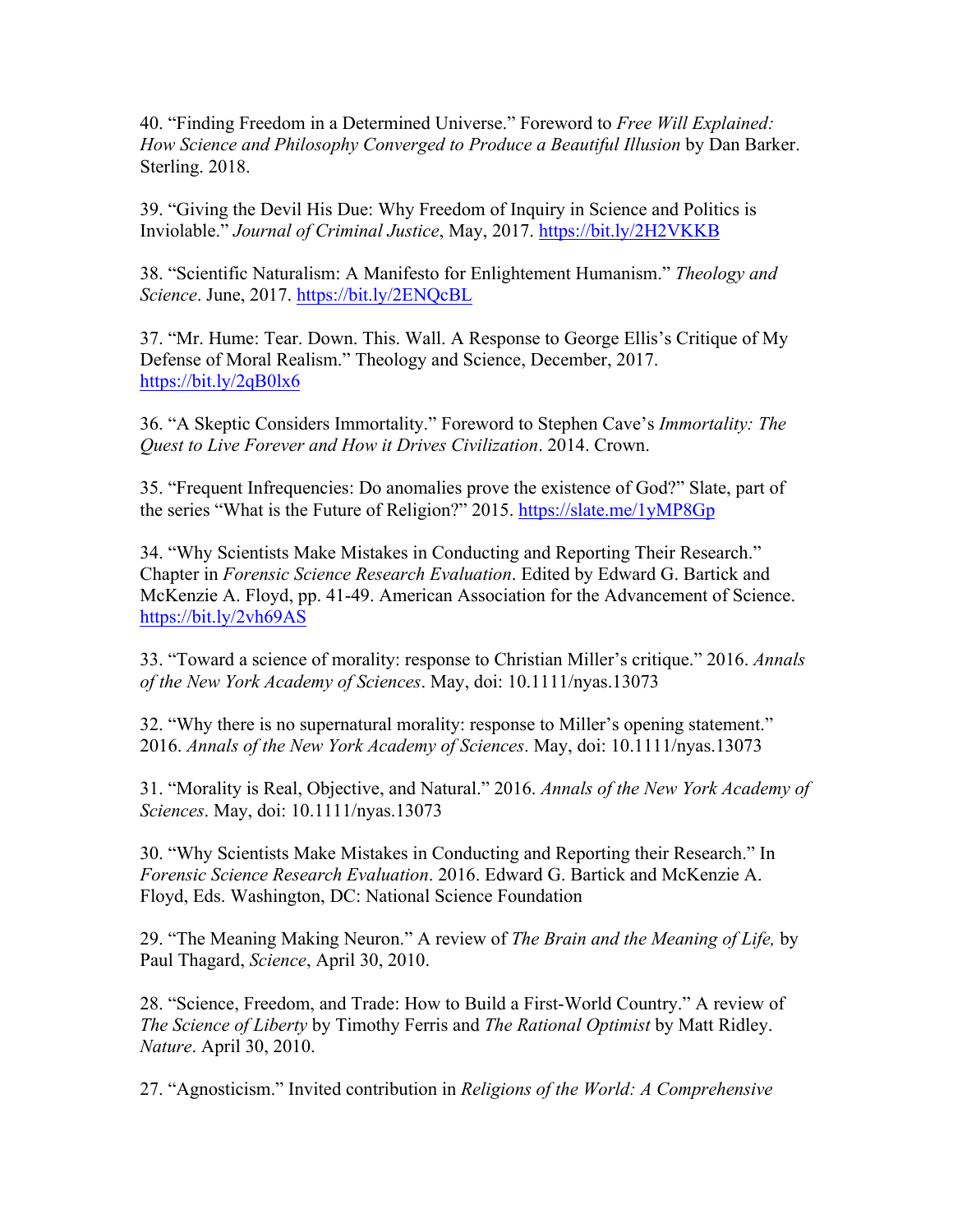*Encyclopedia of Beliefs and Practices*, edited by J. Gordon Melton. ABC-CLIO. 2010.

26. "The Chain of Accidents and the Rule of Law: The Role of Contingency and Necessity in Evolution." Contribution for edited volume, *The Nature of Nature* (Bruce L. Gordon, Editor). 2010.

25. "A Noble Conception." Commentary. *Nature Physics*, 2009, 5, 162-163: http://www.nature.com/nphys/journal/v5/n3/full/nphys1207.html

24. "Orderly Anarchists." A review of *The Invisible Hook* by Peter Leeson. *Nature*, 460, 176-177, July 9, 2009.

23. "Swayonomics." A review of *Sway: The Irresistible Pull of Irrational Behavior*, by Ori Brafman and Rom Brafman, *Nature*, 453, 1182-1183, June 25, 2008.

22. "The Power of Belief." Review of Superstition by Robert Park. *Nature Physics*, 2008: 4, 749-750: http://www.nature.com/nphys/journal/v4/n10/full/nphys1083.html

21. "JAMA and the Montebank." A review of *Charlatan* by Pope Brock. *Nature*, 451, 628-629, February 7, 2008.

20. "Why Markets are Moral." In *Science Matters: Humanities as Complex Systems*. Edited by Maria Burguete and Lui Lam. New Jersey/Singapore: World Scientific, 2008, 193-206.

19. "Testing Tenure: Let the Market Decide." Invited commentary on "Is Tenure Justified?" by Stephen J. Ceci, et al., *Behavioral and Brain Sciences*, December, 2006, Volume 29, No. 6, 584-585.

18. "Science and Pseudoscience." *Encyclopedia of Philosophy*. MacMillan, 2006.

17. "The Skeptic's Chaplain: Richard Dawkins as a Fountainhead of Skepticism." Contribution for edited volume in tribute to Dawkins, Oxford University Press, 2006.

16. "Moral Attitudes. An Empirical Study." With Frank J. Sulloway. In preparation.

15. "Belief in God. An Empirical Study." With Frank J. Sulloway. In preparation.

14. "Pseudoscience." *Encyclopedia of Science, Technology, and Ethics.* Carl Mitcham (Ed.) Macmillan Reference. In Press, 2004.

13. "Skepticism." *Encyclopedia of Science, Technology, and Ethics*. Carl Mitcham (Ed.) Macmillan Reference. In Press, 2004.

12. "Rethinking Stephen Jay Gould: Science and Politics in Evolutionary Theory." *Rethinking Marxism*, Winter, 2003.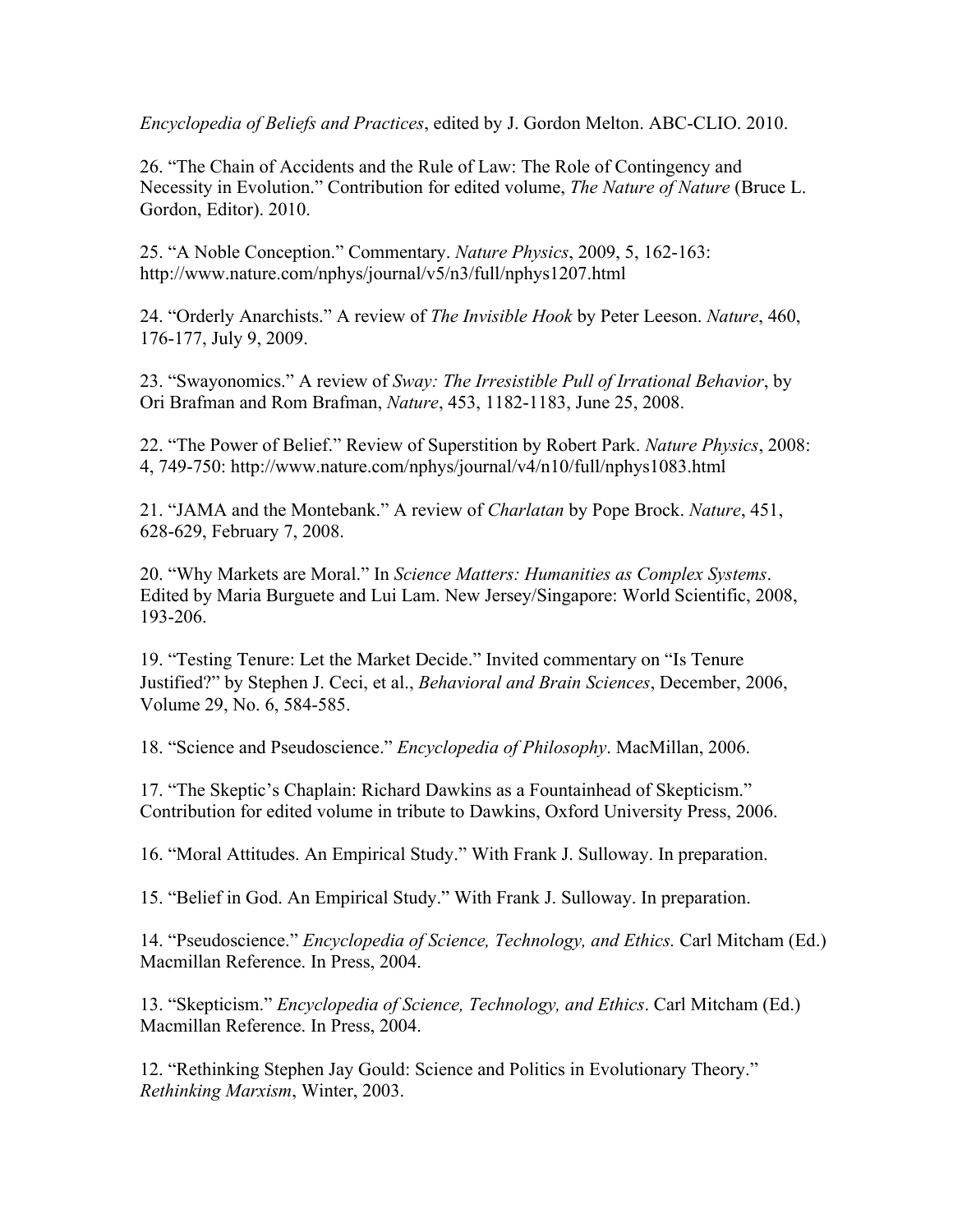11. "How to be Open-Minded Without Your Brains Falling Out." *Journal of Thought*. July, 2003.

10. "Agnosticism." Entry in *Religions of the World: A Comprehensive Encyclopedia of Beliefs and Practices*. J. Gordon Melton and martin Baumann, Editors. Denver: ABC-CLIO, Vol. 1: 22- 23. 2002.

9. "This View of Science: Stephen Jay Gould as Historian of Science and Scientific Historian." *Social Studies of Science*. September, 2002.

8. "The Crooked Timber of History: History is Complex and Often Chaotic. Can We Use This to Better Understand the Past?" *Complexity*, Vol. 2, No.6. July/August 1997: 23-29.

7. "The Fates of Families, Societies, and History: A Consilience of Historical Science." A Review of Guns, Germs, and Steel: The Fates of Human Societies by Jared Diamond and Born to Rebel: Birth Order, Family Dynamics, and Creative Lives by Frank Sulloway. *Complexity*, Vol. 2, No.6. July/August 1997: 33-38.

6. "Chaos Theory." Invited entry in *The Encyclopedia of Historiography*. D.R. Woolf (Ed.) New York: Garland Publishing. 1996.

5. "Exorcising Laplace's Demon: Chaos and Antichaos, History and Metahistory." Invited paper for *History and Theory*. Wesleyan University. Vol. 34, No. 1. 1995. 59-83.

4. "The Chaos of History: On a Chaotic Model that Represents the Role of Contingency and Necessity in Historical Sequences." *Nonlinear Science*. Vol. 2, No. 4. 1993: 1-13.

3. "Science Defended, Science Defined: The Louisiana Creationism Case." *Science, Technology & Human Values*, Journal for the Society for the Social Studies of Science. Vol. 16, No. 4 Autumn 1991: 517-539.

2. "Darwin, Freud, and the Myth of the Hero in Science." *Knowledge: Creation, Diffusion, Utilization*. Vol. 11, No. 3, March 1990: 280-301.

1. "Ignorance in Exodus: Johann Gutenberg." In R. C. Hardison. 1988. *Upon the Shoulders of Giants*. Lanham, MD: University Press of America.

# **Publications—Popular Articles**

119. "Governing Mars: Lessons for the Red Planet from Experiments in Governing the Blue Planet." 2020. *Quillette*, in press.

118. "The Danger is Real: Why We're All Wired for 'Constructive Conspiracism'." 2019. *Quillette*, October 31. https://bit.ly/34s0lS3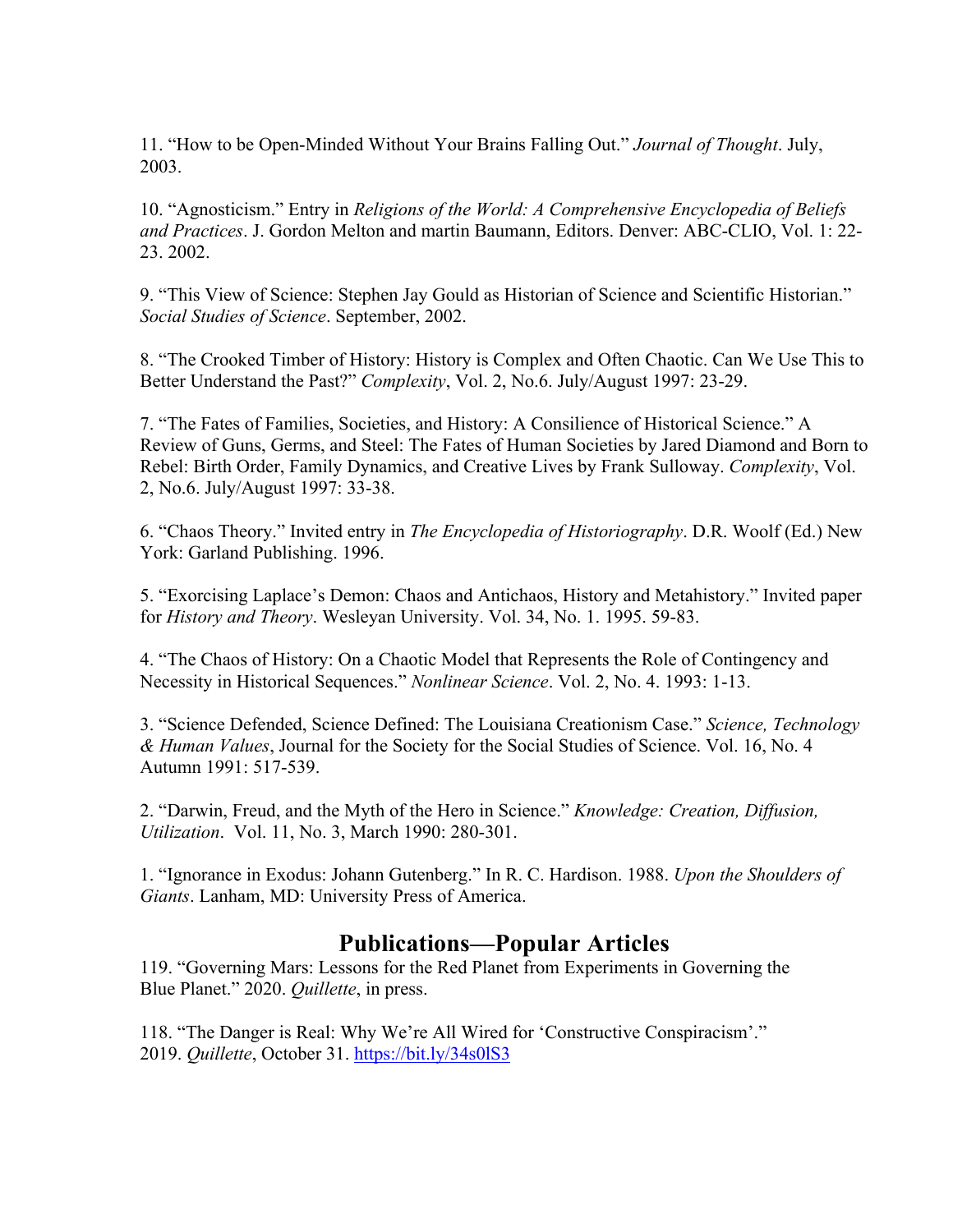117. "Shedding Light on the Intellectual Dark Web: A Preliminary Empirical Study." (with Kevin McCaffree and Anondah Saide). 2019. *eSkeptic*, October 20. https://bit.ly/2OrXC5v

116. "On Miracles and Truth." 2019. Foreword to *The Case Against Miracles*. Edited by John Loftus. Hypatia Press.

115. "Banning Evil: In the Shadow of the Christchurch Massacre, Myths About Evil and Hate Speech are Misleading." 2019. *Quillette*, March 26. https://bit.ly/2pT4U8W

114. "Guns Don't Kill People, Beliefs Kill People." 2019. *eSkeptic*, August 6. https://bit.ly/2rvlkVG

113. "Genes, Environment, and Luck: What We Can and Cannot Control." 2019. *Quillette*, January 6. https://bit.ly/2L22Ti9

112. "Have Archetype—Will Travel: The Jordan Peterson Phenomenon." *Skeptic*, Vol. 23, No. 3. https://bit.ly/2XS17W9

111. "Imagining No Heaven: The Rise of the Nones and the Decline of Religion." *Skeptic*, Vol 23, No. 2, 2018.

110. "Travel on Time's Arrow." 2017. *Omni*, September.

109. "Evolution is Still True." Chapter contribution to *Scientific American*. Special Issue on "These Truths are not Self-Evidence—But they've Been Firmly Established Over and Over by Scientific Research." November, 2016. https://bit.ly/2febywk

108. "Follow the Trend Lines not the Headlines: Terrorism is not an Existential Threat." 2016. Free Inquiry, October/November, Vol. 36, No. 6. https://bit.ly/34sw4CO

107. "The Real Christopher Hitchens: Did Christopher Hitchens Really Keep Two Sets of Books about his Beliefs?" 2016. *The Moral Arc* blog. April 21. https://bit.ly/2H0zIfj

106. "Are We Becoming Morally Smarter?" *Reason Magazine*, March, 2015. http://bit.ly/1XyP4JW

105. "Science, Reason, and Moral Progress." *Cato Policy Report*, January/February, 2015. http://bit.ly/1QUcFk4

104. "Unlucky 13: Superstitions and Why We Believe Them." *Flaunt Magazine*, January, 2012.

103. "Alien Iconography: If we ever do make contact will ET look anything like us?" *Grey* magazine, Fall, 2011.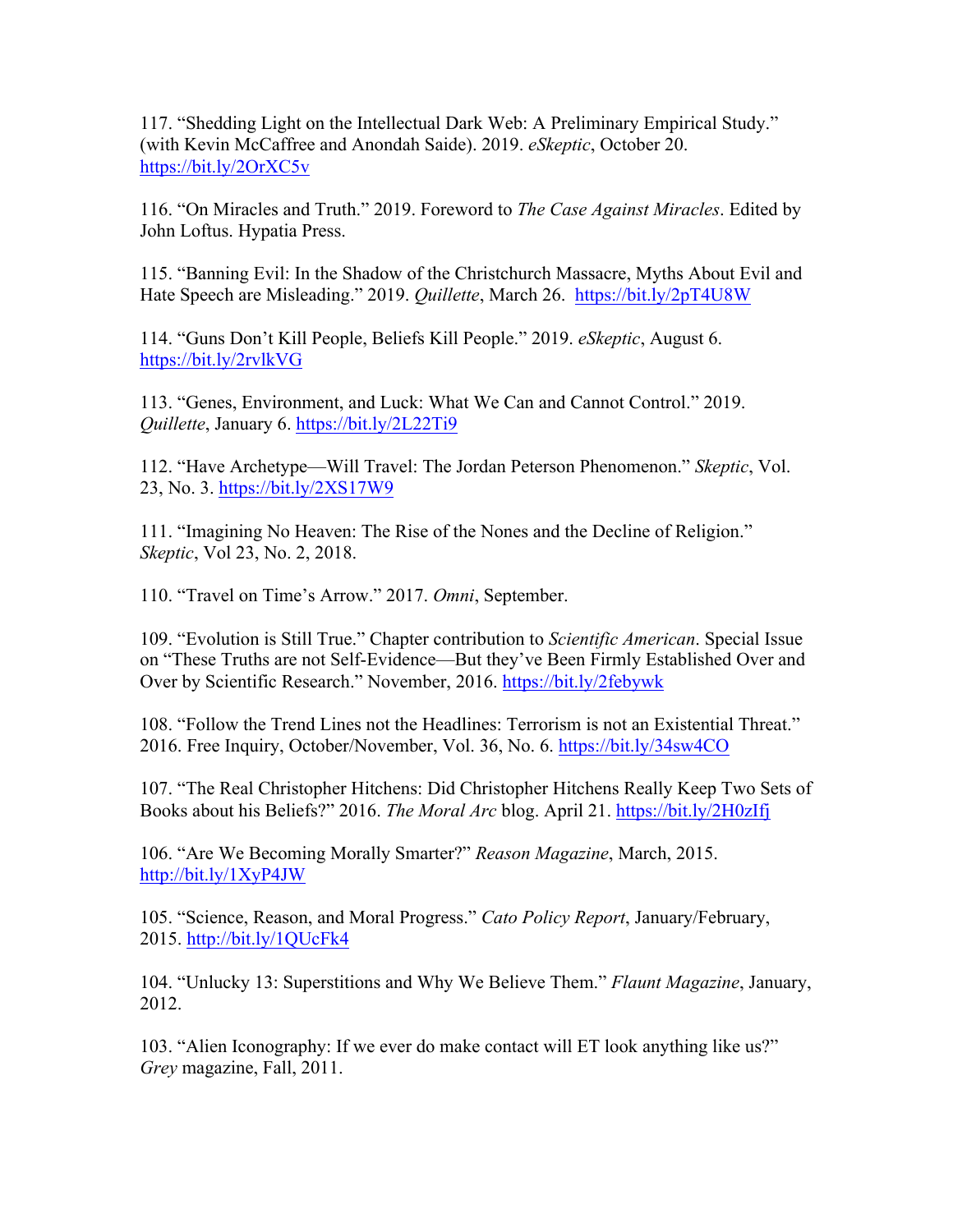102. Shermer M. Op-Ed. 2011. Resisting the Understandable Appeal of CAM. Virtual Mentor. 2011; 13(6):389-393. http://bit.ly/1SwKFAP

101. "Scepticism and Denial: The Difference in Thinking and the Difference it Makes." *New Scientist*, June, 2010.

100. "Why Belief in God is Innate." *Wall Street Journal*, April 14, 2010. https://on.wsj.com/2H1sd8b

99. "Energy and Economics: The Road to Civilization 1.0." In *This Will change Everything: Ideas that will Shape the Future*. Edited by John Brockman. New York: Harper Perennial, 257-260.

98. "A is A: Humility and What it Means to be True to Yourself." *In Character* magazine, Winter, 2010, 46-47.

97. "Free to Try." *Reason Magazine*, January, 2009. http://bit.ly/1OxF4uP

96. "Religion, Evolution Can Live Side by Side." CNN.com, https://cnn.it/2IYuihy

95. "The Evolution of Religion." *Los Angeles Times* "Dustup" v. Francisco Ayala, July 31, 2009: https://lat.ms/2qAmYB9

94. "Irrational Economic Man." *City Journal*, January 11, 2009, https://bit.ly/2EOVc91

93. "Are Markets Moral?" *Search* magazine, January/February, 2009: https://bit.ly/2JMeijS

92. "In Darwin's Shadow: Alfred Russel Wallace—the Forgotten Man of Evolution." Forbes magazine, February, 2009, https://bit.ly/2IXFOtn

91. "Why You Should be Skeptical of Brain Scans." *Scientific American Mind*. November/December, 2008, 65-71.

90. "To Open the World to All People." Invited contribution to *The Way We Will be 50 Years from Today*. Edited by Mike Wallace. Nashville: Thomas Nelson, 2008, 159-163.

89. "Fight for the Life of the Mind." A review of *Beyond the Hoax* by Alan Sokal. *New York Sun*, May 21, 2008: https://bit.ly/2IZtU2t

88. "The Doping Dilemma: Game Theory Helps to Explain the Pervasive Abuse of Drugs in Cycling, Baseball and Other Sports." *Scientific American*, April, 2008, 32-39.

87. "Academic Freedom: Marxist Professors or Sensitive Students?" *Los Angeles Times*  "Dust Up" Debate v. Greg Lukianoff. April 15-18, 2009. http://lat.ms/1OG8vJ8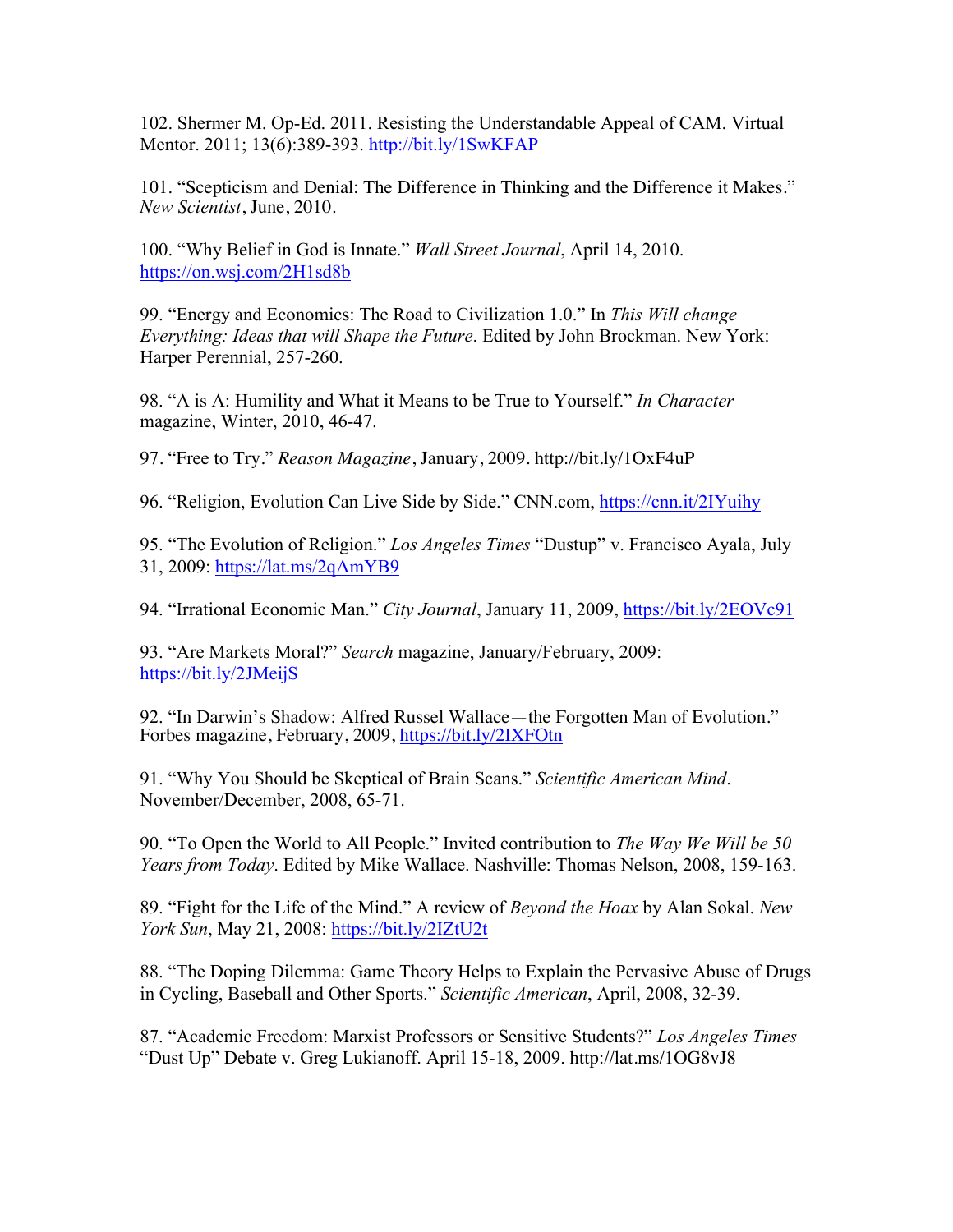86. "Beware the Puppet Master: A New Science Called 'Evolutionary Economics' Offers fresh Insights into how the Business Landscape Defies Top-Down Control." *Fast Company* magazine, June, 2008.

85. "Where Goods Cross Frontiers, Armies Won't." In *What is Your Dangerous Idea?* Edited by John Brockman. New York: Harper Perennial, 227-228.

84. "Science and the Decline of Magic." In *What Are You Optimistic About?* Edited by John Brockman. New York: Harper Perennial, 2007, 28-30.

83. "Why Americans Believe Weird Things." *Playboy*, October, 2006.

82. "What I Believe But Cannot Prove." In *What We Believe But Cannot Prove*. Edited by John Brockman. New York: Harper Perennial, 2006, 27-28.

81. "Bootstrapping Purpose: Finding Meaning in an Apparently Meaningless Universe." *New Humanist*. 2006.

80. "The Value of Skepticism: Is Skepticism a Negative or a Positive for Science and Humanity?" Deepak Chopra v. Michael Shermer. 2005. *Skeptic*, Vol. 12, No. 2: 42-48.

79. "Enigma: The Faustian Bargain of David Irving." 2005. *Skeptic*, Vol. 12, No. 1: 34- 39.

78. "The Woodstock of Evolution: Report on the World Summit on Evolution, Galapagos Islands." *Scientific American*, September, 2005.

77. "Why I am an Atheist." *Science and Spirit*, June/July, 2005.

76. "The Soul of Science." *American Scientist*, March/April, 2005.

75. "First, Do No Harm: Science and Spirit in Life and Death." *Science and Spirit*, March/April, 2005.

74. "Astonishing Mind: Francis Crick 1916 – 2004." *Skeptic*, Vol. 11, No. 2: 16-17.

73. "The Big 'Bright' Brouhaha." *Skeptic*, Vol. 10, No. 3: 36-42, 2004.

72. "Why Smart People Believe Weird Things." *Skeptic*, Vol. 10, No. 2: 58-66, 2003.

71. "Psychic for a Day: Or How I Learned Tarot Cards, Palm Reading, Astrology, and Mediumship in 24 Hours." *Skeptic*, Vol. 10, No. 1: 48-55, 2003.

70. "To Be Or Not to Be a Weasel: Hamlet, Intelligent Design, and How Evolution Works." *Skeptic*, Vol. 9, No. 4: 16-20, 2003.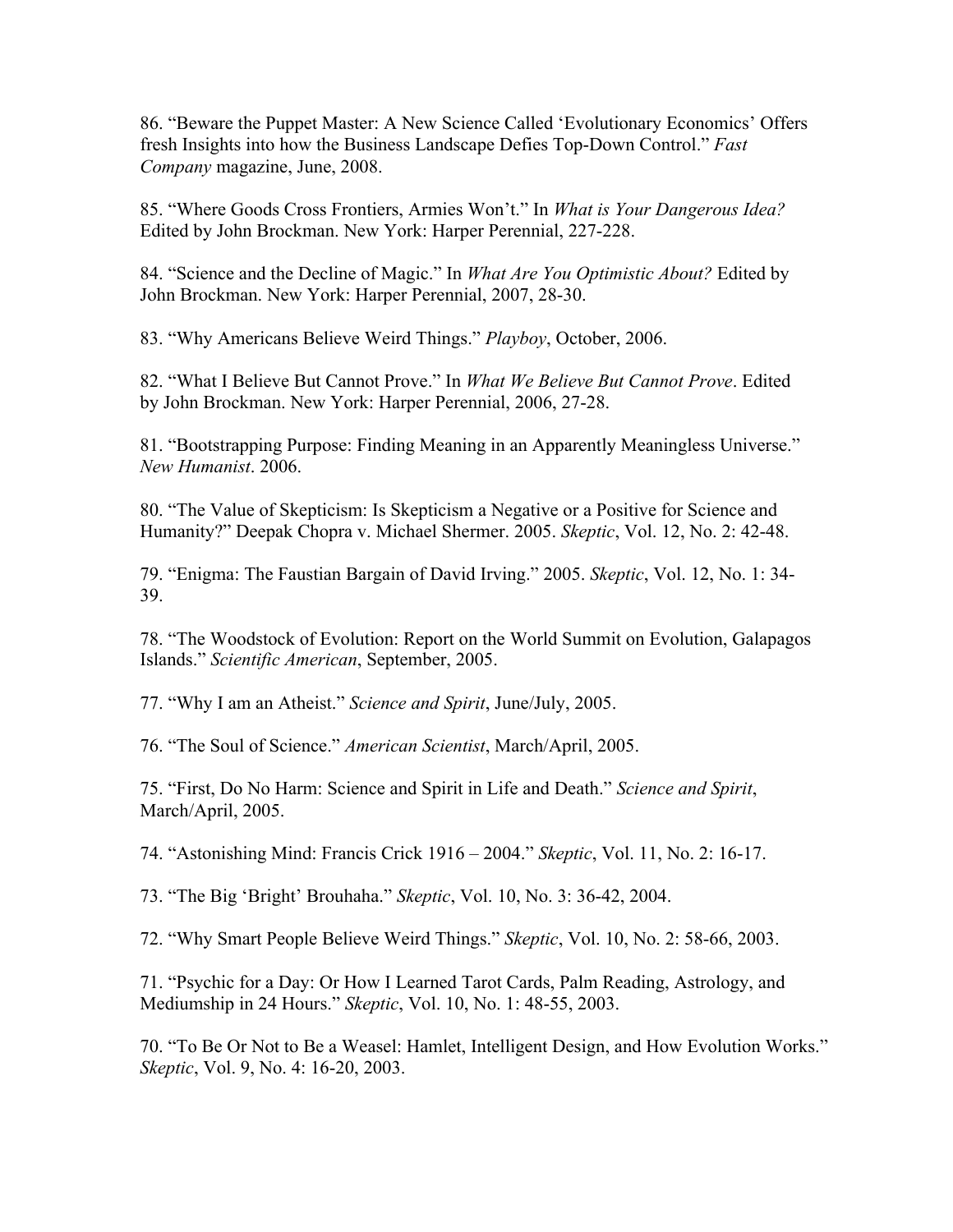60. "Provisional Pornography: How Science Can Inform an Ethical Issue." *Suicidegirls.com*, online magazine, June, 2003.

68. "Skeptical Sayings: Wit and Wisdom from Skeptics Past and Present." (Edited). *Skeptic*, Vol. 9, No. 2, 2002: 13-16.

67. "Spin-Doctoring the Yanomamö: Science as a Candle in the Darkness of the Anthropology Wars." Vol. 9, No. 1, 2002: 36-47. [Reprinted in Anthropology. Annual Editions. New York: McGraw-Hill. 2003.]

66. "The Pinker Instinct: An Interview with MIT Evolutionary Psychologist Steven Pinker." *Skeptic*, Vol. 9, No. 1, 2002: 16-21.

65. "The Day the Earth Moved: Copernicus's Heresy and Sulloway's Theory." 2002. *Mercury*. Pacific Astronomical Association.

64. "An Amazing Life: An Interview with James 'the Amazing' Randi." *Skeptic*, Vol. 8, No. 4, 2001: 34-40.

63. "Science, Semi-Science and Nonsense: A Professional Skeptic Talks About What's Real Science (evolution, the Big Bang), What's Balderdash (ESP, creationism), and What Lies Between (hypnotism, superstring theory)." *www.salon.com*, August 27, 2001.

62. "Science and the Psychology of Beliefs: A Talk with Michael Shermer" by John Brockman, *www.edge.org*, August 23, 2001.

61. "Genesis Revisited: A Scientific Creation Story." In *Darwin: A Norton Critical Edition* (Selected and Edited by Philip Appleman.) 2001. New York: W.W. Norton: 625-626.

60. "Let Us Reflect: How a Thoughtful, Inquiring, Watchman Provided a Mark to Aim at." In *25 Years of Skepticism*. (Paul Kurtz, Ed.) Amherst: Prometheus Books. 2001.

59. "Contingencies and Counterfactuals: What Might Have Been and What Had to Be." *Skeptic*, Vol. 8, No. 3, 2000: 78-85.

58. "Humans, History, and Environments: An Interview with Jared Diamond." *Skeptic*, Vol. 8, No. 3, 2000: 41-47.

57. "ID Works in Mysterious Ways: A Critique of Intelligent Design." *Skeptic*, Vol. 8, No. 2, 2000: 22-24.

56. "The Pundit of Primate Politics: An Interview with Frans de Waal." *Skeptic*, Vol. 8, No. 2, 2000: 29-35.

55. "Blood, Sweat, and Fears: Why Some Black Athletes Dominate Some Sports and What it Really Means." *Skeptic*, Vol. 8, No. 1, 2000: 44-50.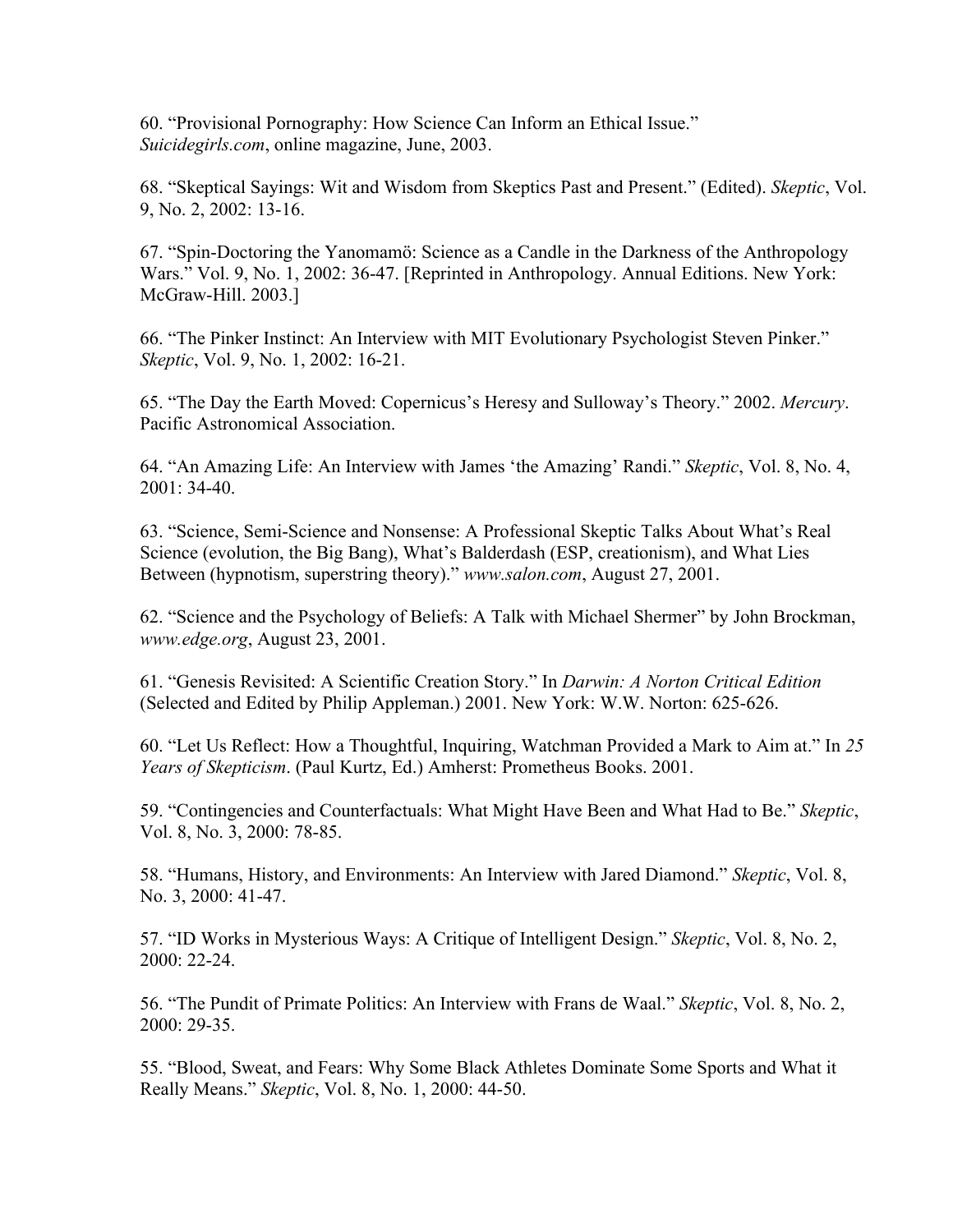54. "The Grand Old Man of Evolution. An Interview with Evolutionary Biologist Ernst Mayr." With Frank Sulloway. *Skeptic*, Vol. 8, No. 1, 2000: 76-83.

53. "Psyched Up, Psyched Out: Science Tries to Determine Whether Sports Psychology Actually Works." *Scientific American Presents: Building the Elite Athlete—The Science and Technology of Sport*. Fall, 2000: 38-43.

52. "The Storytelling Animal: Myth, Morality, and the Evolution of Religion." *Science & Spirit*, July/August, 2000: 18-19, 44-49.

51. "Why People Believe Weird Things" excerpt from Chapter 8: The Unlikeliest Cult, in *From Source to Purpose: A Guide to Researched Writing*. 2000. New York: Harcourt Brace.

50. "Why People Believe in God." *Public Perspective*, Vol. 11, No. 3, May/June, 2000: 18-20.

49. "Battle Continues Over How We Believe: Michael Shermer Says." In response to Patrick Watson's review in the *Toronto Globe and Mail*, February 5, 2000: D18.

48. "The Measure of a Life: Carl Sagan and the Science of Biography." *Skeptic*, Vol. 7, No. 4, 1999: 68-76.

47. "The Fire That Will Cleanse: Millennial Meanings and the End of the World." *Skeptic*, Vol. 7, No. 3, 1999: 70-75.

46. "Only God Can Do That?: Cloning and Genetic Engineering Test the Moral Limits of Science." *Skeptic*, Vol. 7, No. 2, 1999: 58-63.

45. "The Knowledge Filter: Reality Must Take Precedence in the Search for Truth." *Skeptic*, Vol. 7, #1, 1999: 64-69.

44. "The Measure of a Woman: An Interview with Social Scientist Carol Tavris." *Skeptic*, Vol. 7, #1, 1999: 61-66

43. "The End is Rarely Nigh." Excerpt from *How We Believe*, in *The Editor*, December 31, 1999.

42. "Why People Believe in God: An Empirical Study on a Deep Question." *The Humanist*, November/ December, 1999: 20-26.

41. "A Mark to Aim At." In "This View of Stephen Jay Gould" tribute in *Natural History*, November, 1999: 53.

40. "The Lost World of Jack Horner: An Interview with the World's Most Famous Dinosaur Digger." *Skeptic*, Vol. 6, #4, 1998: 74-81.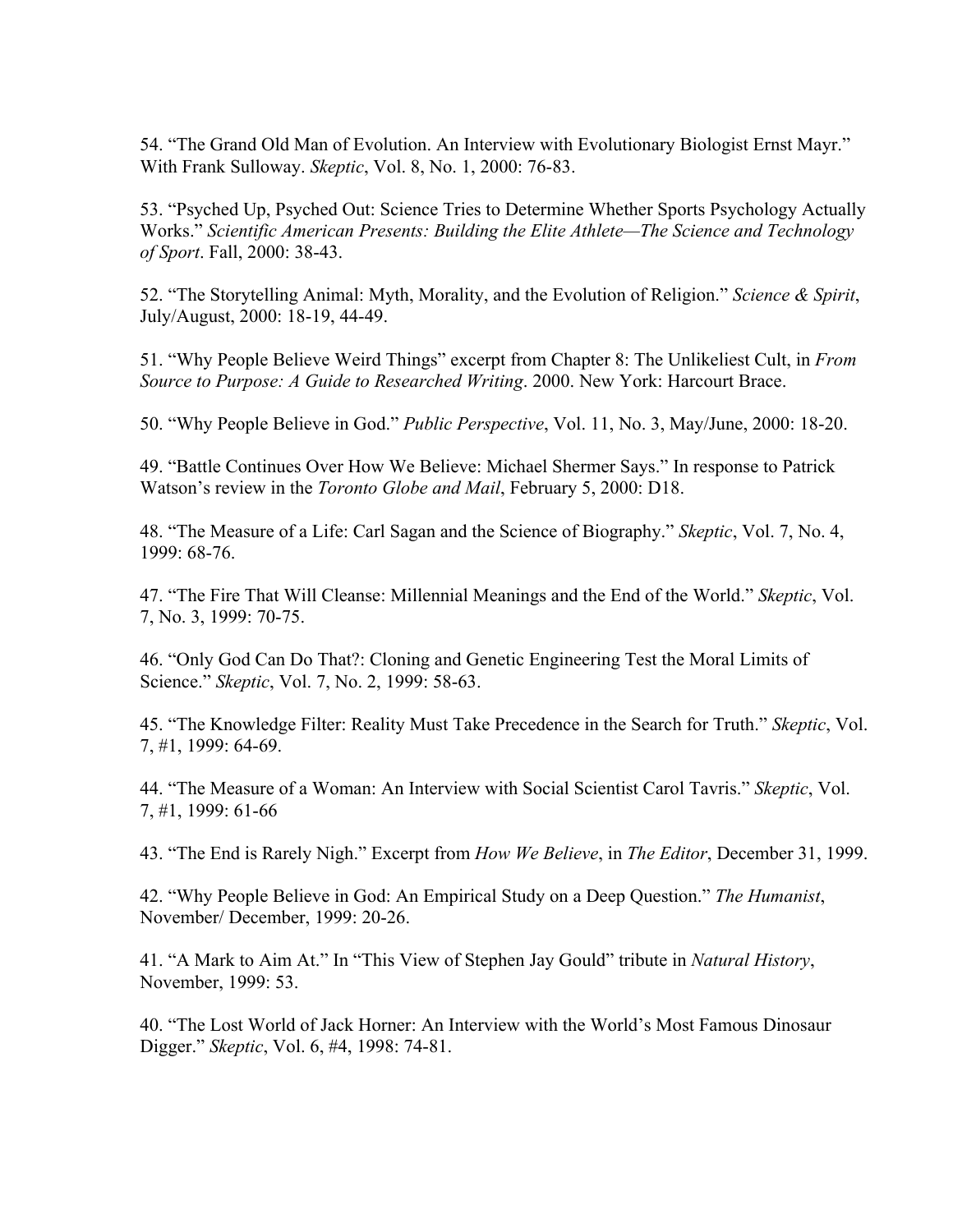39. "Is God Dead?: Why Nietzsche and Time Magazine Were Wrong." *Skeptic*, Vol. 6, #3, 1998: 80-87.

38. "A Mind Out of Body: An Interview with Skeptical Parapsychologist Susan Blackmore." *Skeptic*, Vol. 6, #3, 1998: 72-79.

37. "Do You Believe In God?: The Difference in Your Answer and the Difference it Makes." *Skeptic*, Vol. 6, #2, 1998: 74-79.

36. "The Truth is Out There and Ray Hyman Wants to Find it: An Interview with a Co-Founder of Modern Skepticism." *Skeptic*, Vol. 6, #2, 1998: 90-96.

35. "Talking Twaddle With the Dead: The Tragedy of Death—the Farce of James Van Praagh." *Skeptic*, Vol. 6, #1, 1998: 48-53.

34. "The Belief Module: How We Came to Believe in Magic." *Skeptic*, Vol. 5, #4, 1997: 78-86.

33. "God and the Ghost Dance: Farrakhan, Wovoka, and Jesus: The Eternal Return of the Messiah Myth." *Skeptic*, Vol. 5, #3, 1997: 82-89.

32. "The Annotated Gardner: An Interview With Martin Gardner—Founder of the Modern Skeptical Movement." *Skeptic*, Vol. 5, #2, 1997: 56-61.

31. "O Ye of Little Faith: Cracking the Bible Code and Other 'Proofs' of God." *Skeptic*, Vol. 5, #2, 1997: 50-55.

30. "The Beautiful People Myth: Why the Grass is Always Greener in the Other Century." *Skeptic*, Vol. 5, #1, 1997: 72-79.

29. "Mathematical Magic for Skeptics." With Arthur Benjamin. 1996. *Skeptical Inquirer*. Vol. 18, No. 1: 52-62.

28. "An Awful Hole, A Wonderful Life." A Tribute to Carl Sagan. *Skeptic*, Vol. 4, #4, 1996: 13.

27. "History at the Crossroads: Can History Be a Science? Can it Afford Not to Be?" *Skeptic*, Vol. 4, #4, 1996 56-67.

26. "Rebel With a Cause: An Interview With Frank Sulloway." *Skeptic*, Vol. 4, #4, 1996: 68-73.

25. "Heretic-Personality: Alfred Russel Wallace and the Nature of Heretical Science." *Skeptic*, Vol. 4, #3, 1996: 84-93.

24. "The Secular Sphinx: The Riddle of Ethics Without Religion." *Skeptic*, Vol. 4, No. 2, 1996: 78-87.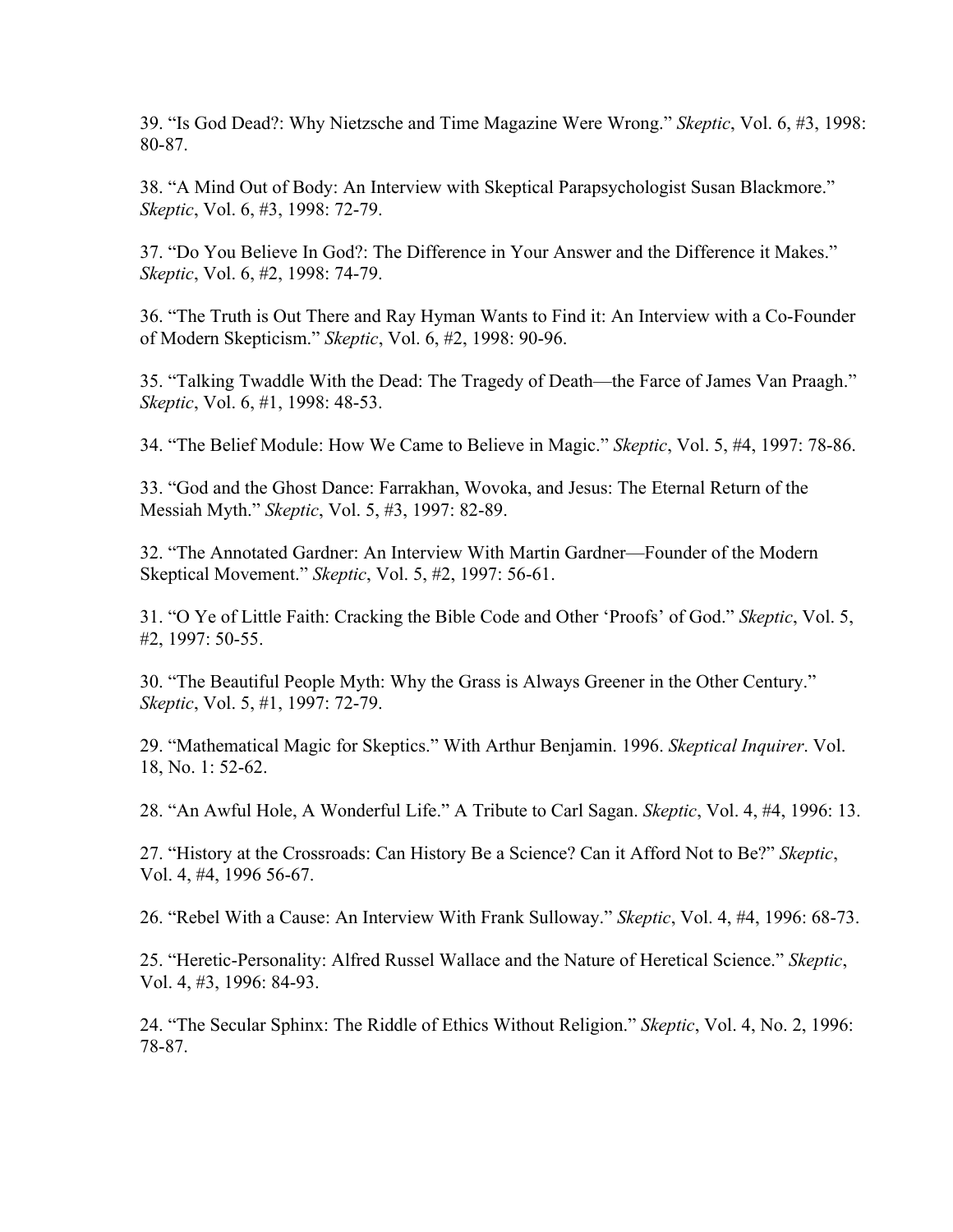23. "An Urchin in a Haystack: An Interview with Stephen Jay Gould." *Skeptic*, Vol. 4, No. 1, 1996: 86-90.

22. "Gould's Dangerous Idea: Contingency, Necessity, and the Nature of History." *Skeptic*, Vol. 4, No. 1, 1996: 91-95.

21. "Hope Springs Eternal: Dr. Tipler Meets Dr. Pangloss." *Skeptic*, Vol. 3, No. 4. 1995: 68-73.

20. "Cycles and Curves." *Skeptic*, Vol. 3, No. 3. 1995: 58-61.

19. "A Gentlemanly Arrangement: Alfred Russel Wallace, Charles Darwin, and the Resolution of a Scientific Priority Dispute." *Skeptic*, Vol. 3, No. 2. 1995: 80-89.

18. "The Thinker on the Edge of Forever." A Review of *Star Trek Creator: The Authorized Biography of Gene Roddenberry*, by David Alexander. *Skeptic*, Vol. 3, No. 1. 1994: 101-105.

17. "A Heretic-Scientist Among the Spiritualists: Alfred Russel Wallace and 19th-Century Spiritualists. Part I." *Skeptic*, Vol. 3, No. 1. 1994: 70-83.

16. "Holocaust Denial, Free Speech, and the Burden of Proof." *Skeptic*, Vol. 2, No. 3. 1994: 13- 14.

15. "How Thinking Goes Wrong." *Skeptic*, Vol. 2, No. 3. 1994: 42-49.

14. "An Epidemic of Accusation: The Chaos of Witch Crazes and Their Modern Descendants." *Skeptic*, Vol. 2, No. 3. 1994: 52-57.

13. "The Unlikeliest Cult in History." *Skeptic*, Vol. 2, No. 2. 1993: 74-81.

12. "Holocaust Revisionism and Pseudohistory: Should Skeptics Investigate?" *Skeptic*, Vol. 2, No. 2. 1993: 20-22.

11. "25 Creationist Arguments and 25 Evolutionists' Answers." *Skeptic*, Vol. 2, No. 2. 1993: 23- 29.

10. "How Do You Explain the Hundredth Monkey Phenomenon?" *Skeptic*, Vol. 2, No. 1 1993: 13.

9. "The Amadeus Myth: Musings on the Mental Miracles of Genius." *Skeptic*, Vol. 2, No. 1. 1993: 32-39.

8. "Who and What Mattered in History?" *Skeptic*, Vol. 2, No. 1. 1993: 68-79.

7. "The Day the Earth Moved: The Psychology of Resistance to the Heretical-Science of Copernicus. A Reappraisal on the 450th Anniversary of Copernicus' De Revolutionibus." *Skeptic*, Vol. 1, No. 4. 1992: 57-75.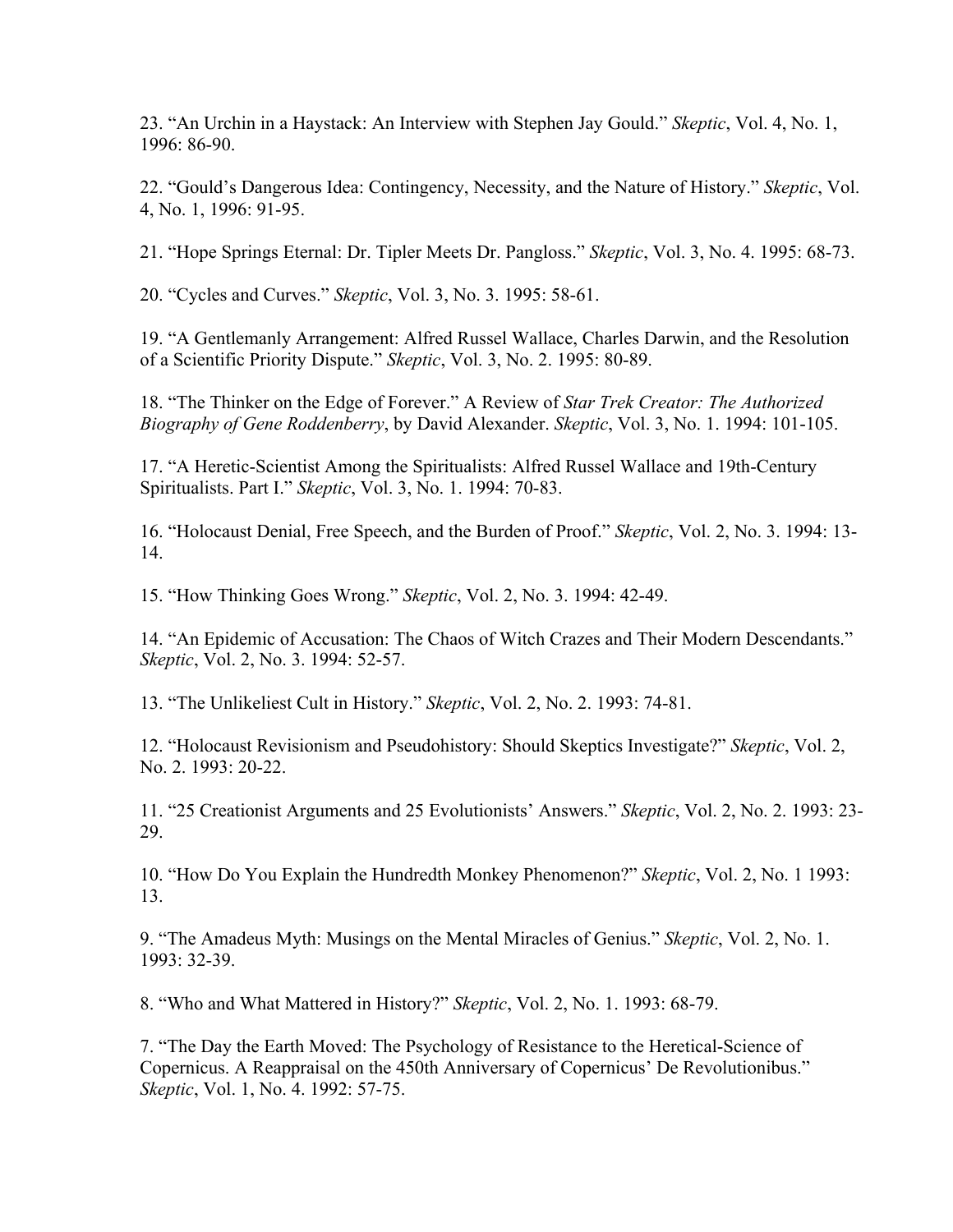6. "The Mismeasure of History: Darwin, Gould, and the Nature of Change." *Skeptic*, Vol. 1, No. 3. 1992: 20-37.

5. "Deviations: A Skeptical Investigation at Edgar Cayce's Association for Research and Enlightenment." *Skeptic*, Vol. 1, No. 3. 1992: 12-17.

4. "One Little 'i' and the Paradox of Science." A Review of *Science Deified, Science Defied*. Vol. 2. By Richard Olson. *Skeptic*, *Skeptic*, Vol. 1, No. 2. 1992: 69-70.

3. "Can Science Cheat Death?" Vol. 1, No. 2. 1992: 36-52.

2. "Sum Ergo Cogito—I Am Therefore I Think: A Skeptical Manifesto." *Skeptic*, Vol. 1, No. 1. 1992: 15-21.

1. "The Most Precious Thing We Have: The Triumph of the Scientific Method." *Skeptic*, Vol. 1, No. 1. 1992: 34-49.

# **Publications—Opinion Editorials**

42. "Guns Aren't a Bulwark Against Tyranny. The Rule of Law Is." 2017. *The New York Times*. October 5. https://nyti.ms/2XRGqte

41. "Is the Use of Nuclear Weapons Ever Justified?" 2017. *Scientific American*, Observations, titled "It was Becessary to Use Nukes against Japan—but North Korea is More Complicated." August 9. https://bit.ly/2KYcR42

40. "Megyn Kelly, Alex Jones, and Alien-Human Hybrids: What Some Journalists Won't Do For Ratings." 2017. *HuffingtonPost*, June 19. https://bit.ly/2KYd0o6

39. "Guns in America: We're Better at Killing Americans Than our Enemies Are." *Los Angeles Times*, October 6, 2015. http://lat.ms/1LI259g

38. "Unsolved, Not Supernatural." 2015. *The New York Times*. March 10. https://nyti.ms/2QWSbxb

37. "The 1919 Theory that Explains Why Police Officers Need Their Guns." Time, January 8. https://bit.ly/33r7Rvh

36. "Why the Founding Fathers Wouldn't Have Been Anti-Vaxxers." 2015. *Time*, February 6. https://bit.ly/2QUEFdk

35. "The Influence of Religion on Moral Progress." *Los Angeles Times*, January 26, 2015. http://lat.ms/1MWrnD9

34. "The Reason Every One of Us Should be Thankful." 2014. *Time*, November 25. https://bit.ly/2OTFccO

33. "Why JFK Conspiracy Theories Won't Go Away." 2014. *Time*, September 24. https://bit.ly/33plOK7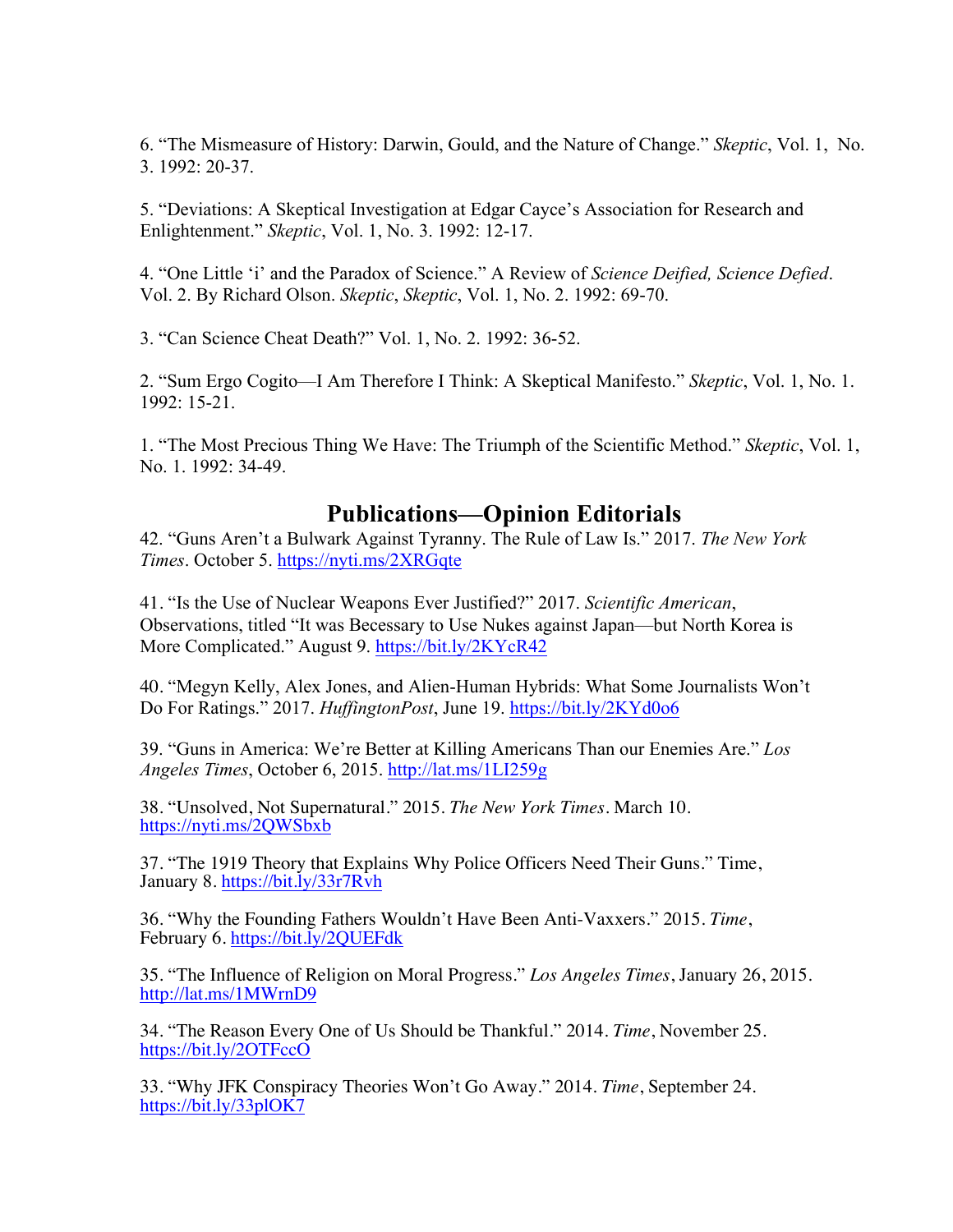32. "The Car Dealers Racket." *Los Angeles Times*, March 17, 2014. http://lat.ms/1XHbtzr

31. "It's a Friday the 13th Full Moon. Beware!" 2014. *The Record*, North Jersey.

30. "It's All in Your Head. Why are conspiracy theories so easily accepted by so many people? Psychology." *Los Angeles Times*, November 26, 2013. http://lat.ms/1lvRhnY

29. "E-book overkill: Justice Dept. trustbusters should've left Apple and book publishers alone." *Los Angeles Times*, April 16, 2012.

28. "Our Paleolithic Elections." 2011. *Time*, November 7. https://bit.ly/2Dl2Idy

27. "What's God Got to Do With It?" *Los Angeles Times*, Friday November 4, 2011.

26. "Was 9/11 a Conspiracy?" *Ottawa Citizen*. August 22, 2011.

25. "The End is Always Nigh." *New Scientist*. June 4, 2011.

24. "Folk-Wisdom Medicine v. Science-Based Medicine." American Medical Association: *Virtual Mentor Journal*, May, 2011.

23. "Alfred Russel Wallace and the God of the Gaps." *Washington Post*, Feb. 23, 2011.

22. "Murder, Mass Die Offs, and the Meaning of Randomness." *Los Angeles Times*. January 10, 2011.

21. "6,895: From birth to college, the number of days as a parent doesn't begin to capture empty nest syndrome." *USA Today*, October 11, 2010.

20. "Why Darwin Still Matters." *CNN.com*. November 22, 2009.

19. "Powerful Pull of Belief." *Los Angeles Times*, November 18, 2008: http://articles.latimes.com/2008/nov/18/opinion/oe-shermer18

18. "Toward a Type 1 Civilization: Along with energy policy, political and economic systems must also evolve." 2008. *Los Angeles Times*, July 22. http://lat.ms/1HGwQPI20

17. "We're All Racists Now." *Los Angeles Times*, November 24, 2006.

16. "Free Speech, Even if it Hurts." *Los Angeles Times*, February 22, 2006.

15. "Why God's in a Class by Himself." *Los Angeles Times*, August 7, 2005.

14. "Dear Kansas." *HuffingtonPost.com*. June, 2005.

13. "Not Intelligent, Surely Not Science. Opinion Editorial. *Los Angeles Times*. April, 2005.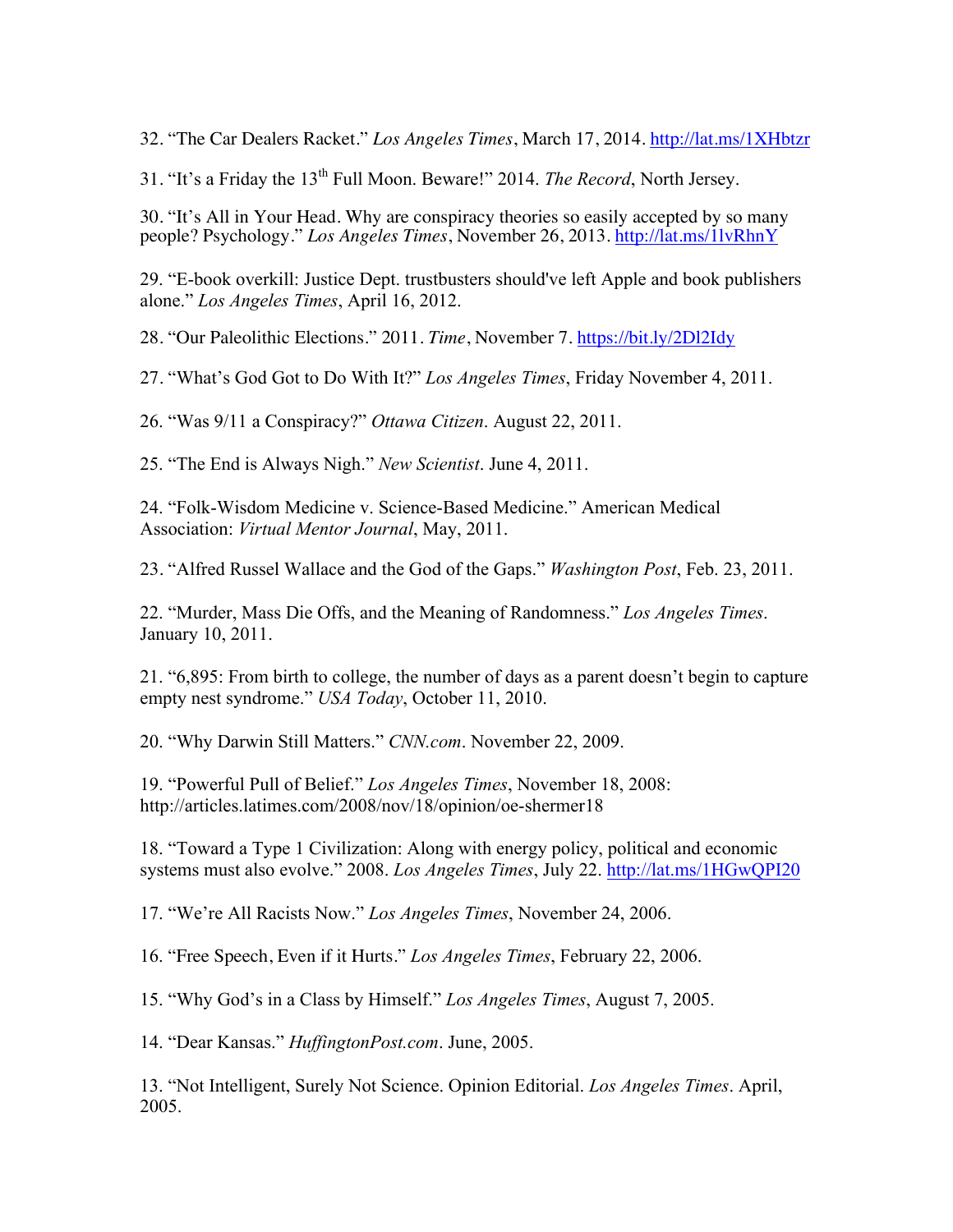12. "Where Goods Do Not Cross Frontiers, Armies Will." Commentary. *Toronto Globe and Mail*, February, 2004.

11. "The Divinity of Politics." Opinion Editorial, *Los Angeles Times*, February 5, 2004

10. "Smallpox, Big Scare, and the Lesson of the Camarinas." Opinion Editorial, *Los Angeles Times*, April, 2003.

9. "Cloning and the Soul of Science." Opinion Editorial, *Los Angeles Times*, March, 2003.

8. "Spin-Doctoring Science: What's Really Going on in the 'Anthropology Wars' over the Yanomamö People of Amazonia." Op-Ed Comment. *Toronto Globe and Mail*. July 2001.

7. "Doubting Dembski: A Commentary on Science and Religion." *American Outlook*, January/February, 2001.

6. "Fools and the Wise of Heart: Trouble in the House of Medicine has Led us to Inherit the Wind of Medical Quackery." Op-Ed Comment. *Toronto Globe and Mail*. January 4, 2001.

5. "75 Years and Still No Peace." Up Front. *The Humanist*. September/October, 2000: 3-4.

4. "A Case of Stalled Evolution: The 75th Anniversary of the Scopes Monkey Trial Reveals that Science and Religion Have Yet to Make Peace." Comment. *Toronto Globe and Mail*. September 1, 2000.

3. "If Only God Can Do It, No More Triple Bypasses." Op-Ed "Perspectives on Cloning." *Los Angeles Times*, December 28, 1998.

2. "The Delirium Tremens of Technology." Op-Ed on Technology. *Los Angeles Times*, May 21, 1998.

1. "We See What We Believe We See." Invited Commentary Op-Ed, *Los Angeles Times*, June 26, 1997.

# **Publications—Book Reviews**

67. "The Best Way to Get Better." 2019. Review of *Good to Go* by Christie Aschwanden. February 7. *Wall Street Journal*. https://on.wsj.com/34qAUjL

66. "Realizing Rawls' Just Society." 2018. Review of *It's Better Than it Looks: Reasons for Optimism in an Age of Fear* by Gregg Easterbrook. *Wall Street Journal*, February 28, under the title "Why Things Are Looking Up". https://on.wsj.com/2rwpvAB

65. "Must Science Conflict with Spirituality." 2018. Review of *Searching for Stars on an Island in Maine* by Alan Lightman. *The New York Times Book Review*, June 25. https://nyti.ms/2QY5sFC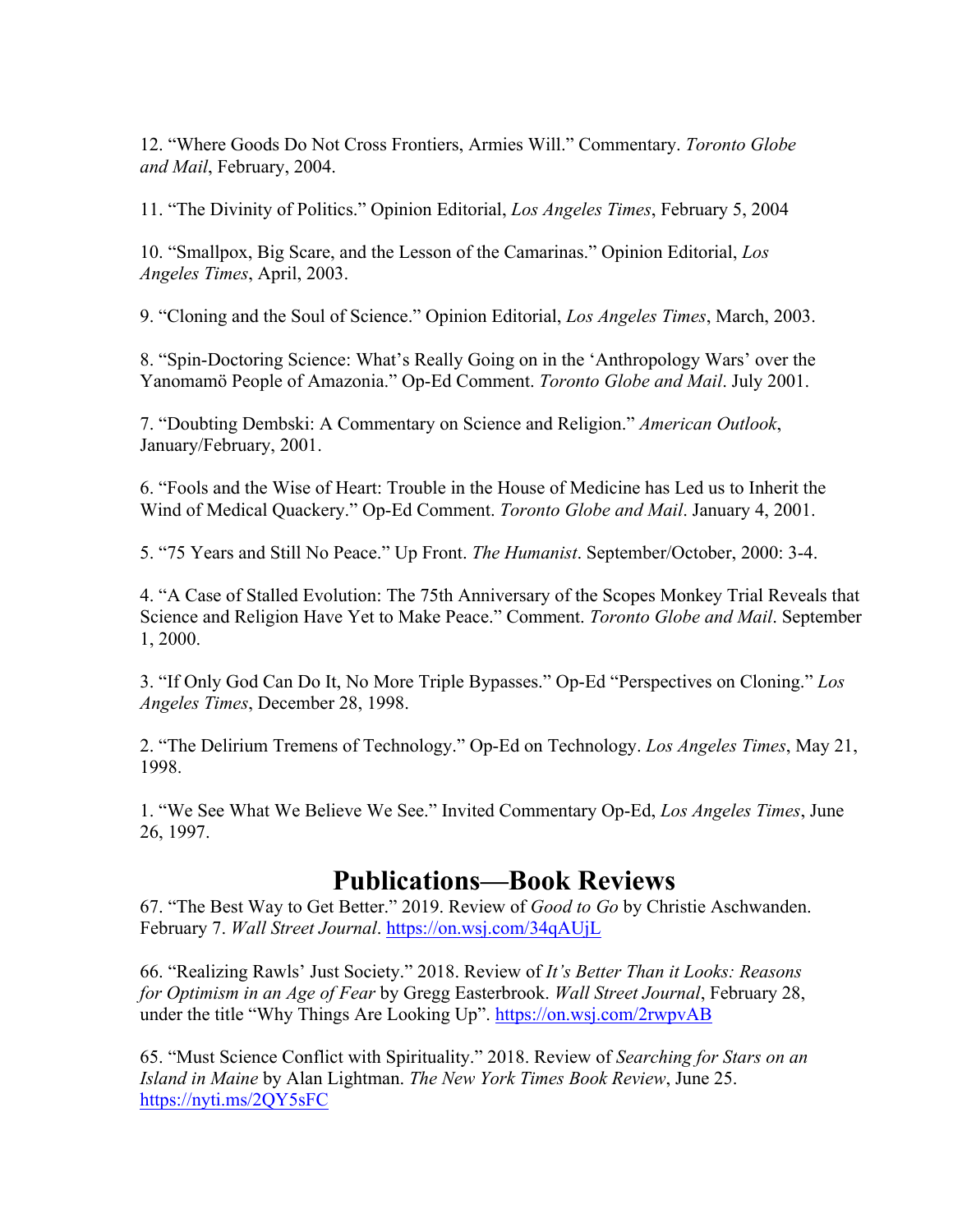64. "Reason (and Science) for Hope." 2018. Review of *Enlightenment Now: The Case for Reason, Science, Humanism, and Progress* by Steven Pinker. *Science*, March 1.

63. "It's Complicated." 2017. Review of *Behave: The Biology of Humans at Our Best and Worst by Robert M. Sapolsky*. *American Scholar*, Summer. https://bit.ly/2qTBIz7

62. "Life's Score." Review of *Knowing the Score: What sports can teach us about philosophy (and what philosophy can teach us about sports)* by David Papineau. *Wall Street Journal*, May 2, 2017.

61. "More Than Human." Review of *Homo Deus: A Brief History of Tomorrow* by Yuval Noah Harari. *American Scholar*. February, 2017.

60. "What is Fitness, Anyway?" Review of *Lift: Fitness Culture, from Naked Greeks and Acrobats to Jazzercise and Ninja Warriors* by Daniel Kunitz. *Wall Street Journal*, 2017.

59. "The Greatest Runner You've Never Heard Of." Review of: *Today We Die a Little! The Inimitable Emil Zátopek, the Greatest Olympic Runner of All Time* by Richard Askwith; *Endurance: The Extraordinary Life and Times of Emil Zátopek* by Rick Broadbent. *Wall Street Journal*, 2016. https://on.wsj.com/34o2IFw

58. "No Planning Necessary: Review of *The Evolution of Everything*" by Matt Ridley. *Wall Street Journal*, November 3, 2015. http://on.wsj.com/1NHA2wV

57. "Just Keep Swimming." Review of *Find a Way* by Diana Nyad. *Wall Street Journal*, October 23, 2015. http://on.wsj.com/1jyCQyi

56. "Willpower and Won't Power." Review of The Marshmellow Test by Walter Mischel. Wall Street Journal, Sept. 19, 2014. https://on.wsj.com/2ENEabz

55. "A Two Wheeled Path." Review of *Bicycle Design: An Illustrated History* by Tony Hadland and Hans-Erhard Lessing. MIT Press. *Wall Street Journal*, July 5, 2014.

54. "The End is Nigh…Or Not." Review of: *Ten Billion* by Stephen Emmott. Vintage Books, 2013; *Countdown: Our Last, Best Hope for a Future on Earth?* By Alan Weisman. Little Brown, 2013. *Wall Street Journal*, 2013.

53. "Not Fooled by Randomness." Review of: *Antifragile: How to Live in a World We Don't Understand* by Nassim Nicholas Taleb, Allen Lane. *Nature*, 27 November, 2012.

52. "Positive Psychopathy." Review of *The Wisdom of Psychopaths: What Saints, Spies, and Serial Killers Can Teach Us About Success* by Kevin Dutton. *Wall Street Journal*, 2012.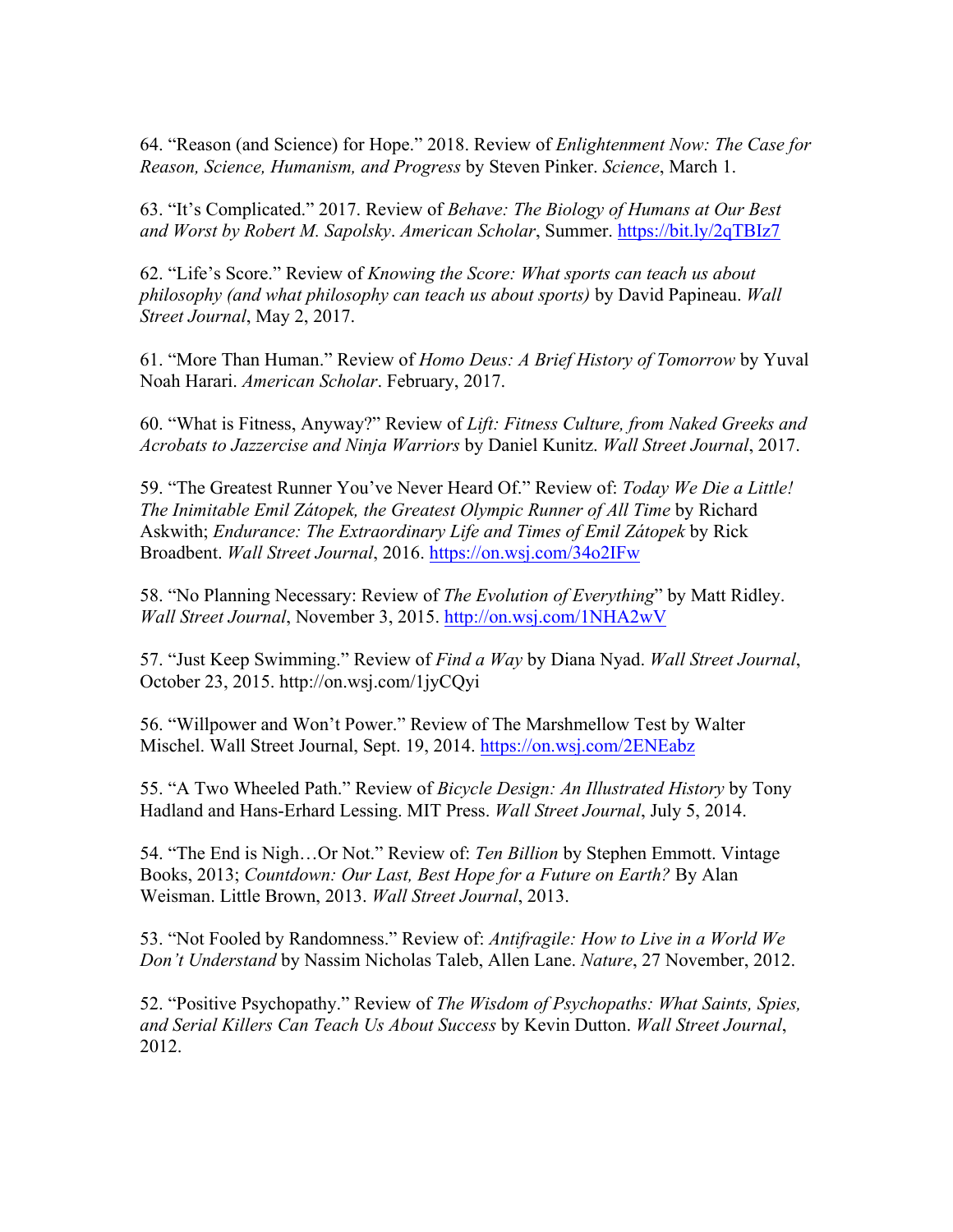51. "Kin and Kindness: Review of *The Moral Molecule: The Source of Love and Prosperity* by Paul J. Zak and*Moral Origins: The Evolution of Virtue, Altruism, and Shame* by Christopher Boehm." *Wall Street Journal*, May 26, 2012.

50. "The Unknown Unknowns: A review of *Ignorance: How it Drives Science* by Stuart Firestein." *Nature*, May 17, 2012.

49. "The Rise of the Humans: A review of *The Social Conquest of Earth* by Edward O. Wilson." *The Daily*, April 4, 2012.

48. "Getting Better All the Time: A review of *The Better Angels of Our Nature* by Steven Pinker. *American Scholar*, Autumn, 2011.

47. "The Immortalist: A Review of Transcendent Man: The Life and Ideas of Ray Kurzweil." *Science*, April 1, 2011.

46. "Review of *On Fact and Fraud* by David Goodstein." *American Association of Physics Teachers*. August, 2010.

45. "Science, Freedom and Trade: A review of *The Science of Liberty* by Timothy Ferris and *The Rational Optimist* by Matt Ridley." *Nature*, May 20, 2010.

44. "Meaning-Making Neurons: A review of The Brain and the Meaning of Life by Paul Thagard." *Science*, May 7, 2010.

43. "Why Walking the Plank Makes Good Economic Sense: A review of *The Invisible Hook: The Hidden Economics of Pirates* by Peter T. Leeson." *Nature*, June 29, 2010.

42. "Mr. Armstrong's Jersey and Mr. Rogers' Sweater: A Review of *Supersense: Why We Believe in the Unbelievable* by Bruce M. Hood." *Science*, June 5, 2009.

41. "The Einstein Enigma." Review of *Einstein: His Life and Universe* by Walter Isaacson. 2007. Simon & Schuster. *New York Sun*. May 7, 2007.

40. "We Are All Capitalists Now." (Originally published as "A Long Love Affair with Libertarians." A review of *Radicals for Capitalism: A Freewheeling History of the Modern American Libertarian Movement* by Brian Doherty, Public Affairs, 2007. *New York Sun*, January 24, 2007.

39. "Dawkins Dangerous Idea." Review of *The God Delusion* by Richard Dawkins, *Science*. January, 2007.

38. "Dr. DARPA, or: How The Pentagon Learned to Stop Worrying and Love the Hafnium Bomb." Review of *Imaginary Weapons: A Journey Through the Pentagon's Scientific Underworld* by Sharon Weinberger, *Science*, December 15, 2006.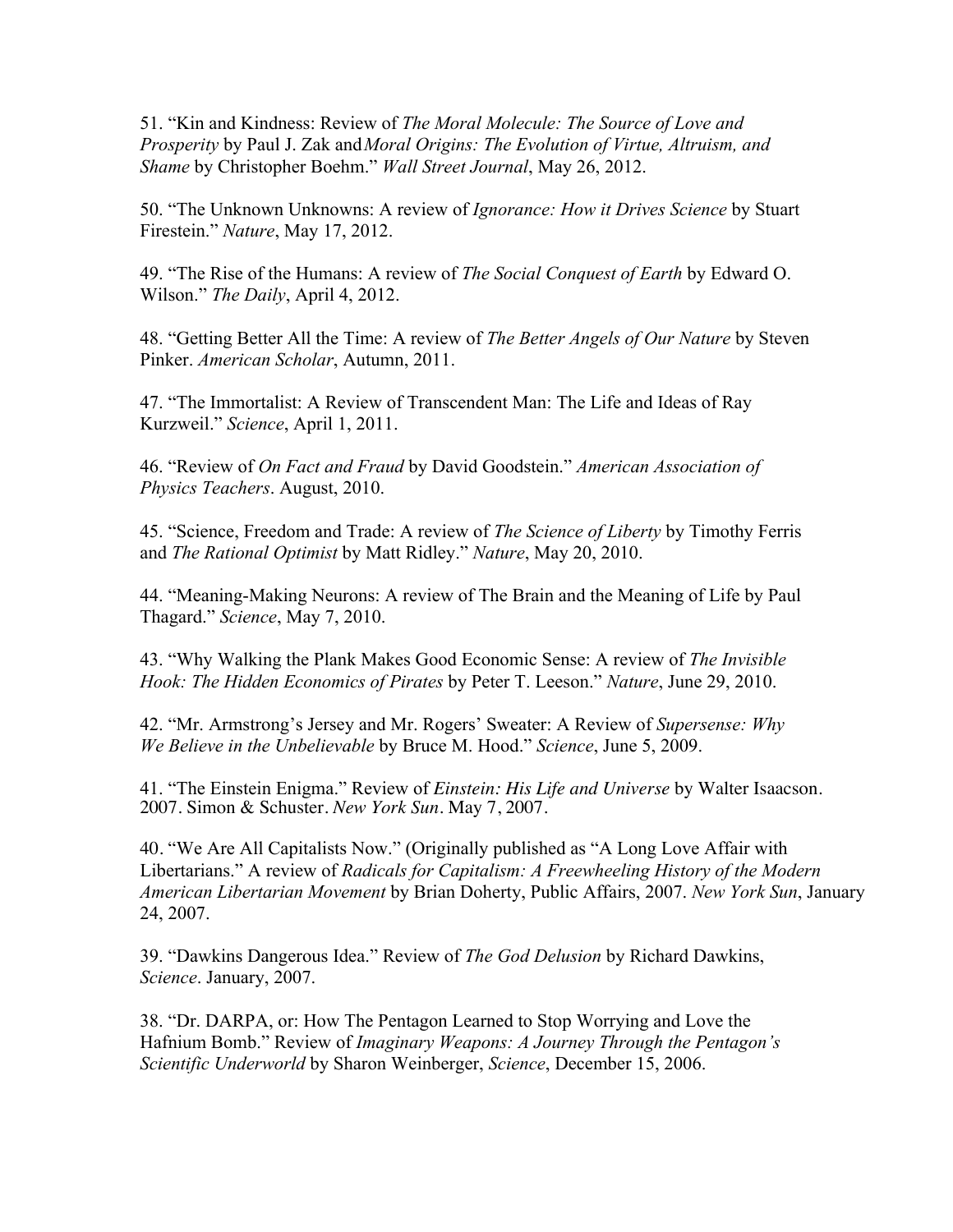37. "Finding Sagan's God." Review of *The Varieties of Scientific Experience: A Personal View of the Search for God*, by Carl Sagan, edited by Ann Druyan, *The Planetary Report*, December, 2006.

36. "War and Peace: Can Science and Religion Ever Reconcile Their Differences? Review of *The Creation: A Meeting of Science and Religion* by E. O. Wilson, *The Varieties of Scientific Experience: A Personal View of the Search for God* by Carl Sagan, *God's Universe* by Owen Gingerich, *The Language of God: A Scientist Presents Evidence for Belief* by Francis S. Collins, *Blind Faith: The Unholy Alliance of Religion and Medicine* by Richard Sloan, *The God Delusion* by Richard Dawkins. New York Sun, November 13, 2006.

35. "Out of This World." Review of: *The Trouble with Physics: The Rise of String Theory, the Fall of a Science, and What Comes Next* by Lee Smolin, and *Not Even Wrong: The Failure of String Theory and the Search for Unity in Physical Law* by Peter Woit. *New York Sun,* October 27, 2006.

34. "To Grasp the Scheme of Things Entire." Review of *Six Impossible Things Before Breakfast: The Evolutionary Origins of Belief* by Lewis Wolpert. Times Higher Education Supplement, September 1, 2006.

33. "The Last Animal on Earth." Review of *Lonesome George: The Life and Loves of a Conservation Icon* by Henry Nicholls, *Times Higher Education Supplement*, April 3, 2006.

32. "Deities for Atheists." Review of *Civilized Life in the Universe: Scientists on Intelligent Extraterrestrials* by George Basalla. *Science*, March 3, 2006.

31. "Belief in Belief." Review of *Breaking the Spell: Religion as a Natural Phenomenon* by Daniel Dennett. *Science*, January 27, 2006.

30. "Science Without Borders." Review of *The Universe in a Single Atom: The Convergence of Science and Spirituality* by His Holiness the Dalai Lama. *New York Sun*, September 14, 2005.

29. "The Wings of Science: Right-Wing Science v. Left-Wing Science." Review of *The Republican War on Science* by Chris Mooney. Washington Monthly, August, 2005.

28. "Did He Who Made the Lamb Make Thee?" Review of *The Evolution-Creation Struggle* by Michael Ruse. *New York Sun*, June 1, 2005.

27. "What the Numbers Can Reveal." Review of *Freakonomics: A Rogue Economist Explores the Hidden Side of Everything*. Steven D. Levitt and Stephen J. Dubner. *Los Angeles Times Book Review*, May 15, 2005.

26. "The Blind Godmaker." Review of *Dawkins' God* by Alister McGrath. *Science*, 8 April, 2005.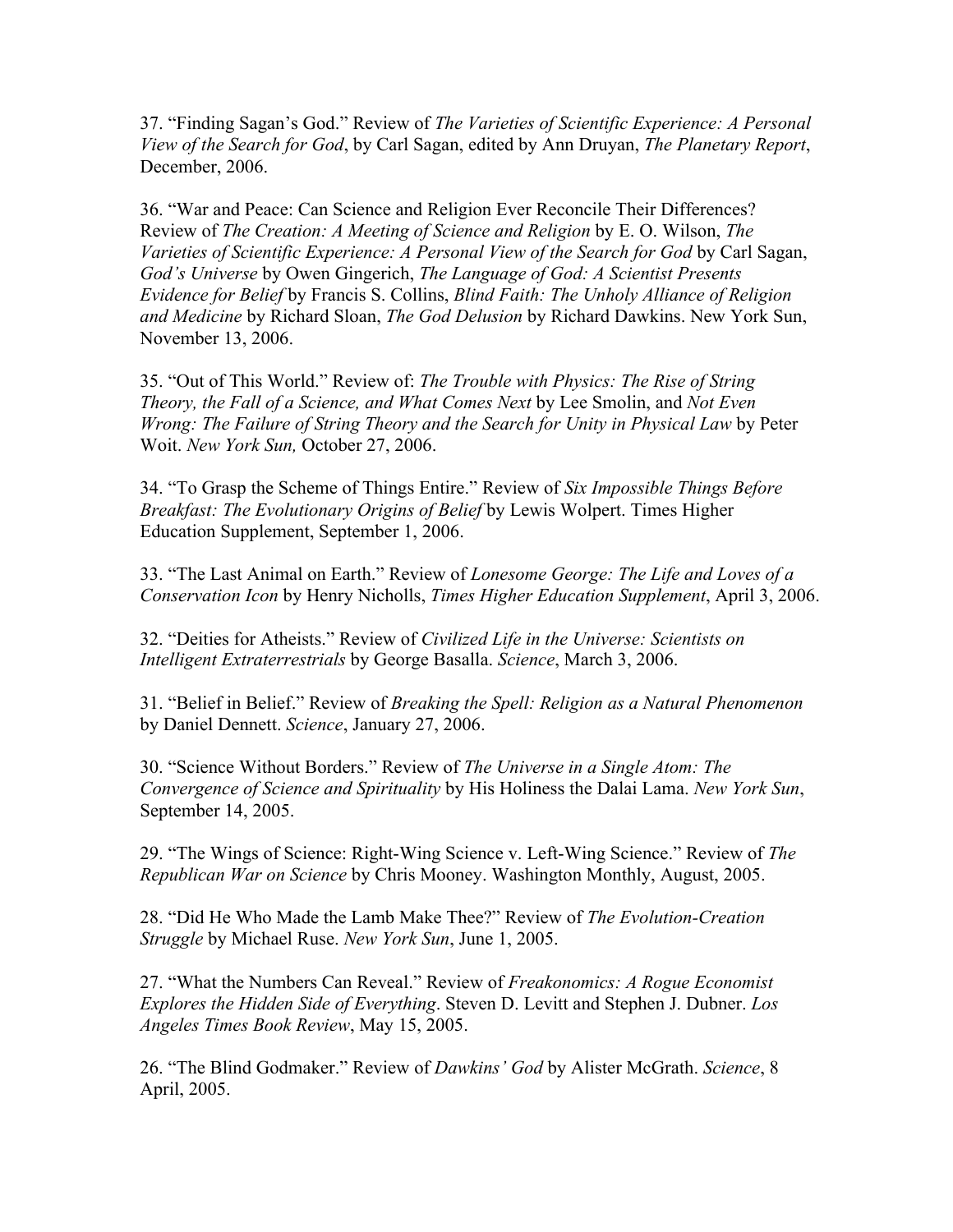25. "The Key to the Universe." Review of *The Road to Reality: A Complete Guide to the Laws of the Universe,* By Roger Penrose. *New York Sun*, March 6, 2005.

24. "The Gods Must Be Crazy." Review of *Inventing Superstition: From the Hippocratics to the Christians*. By Dale B. Martin. *Wilson Quarterly*, Spring, 2005.

23. "You Can Judge This Book by Its Cover: A review of *Blink: The Power of Thinking Without Thinking*. By Malcolm Gladwell. Published as in the *New York Sun*, February 2, 2005.

22. "The Pentagon's Psychic Friends Network." Review of *The Men Who Stare at Goats* by Jon Ronson. *Bulletin of the Atomic Scientists*, May/June, 2005.

21. "The Major Unsolved Problem in Biology." Review of *Consciousness: An Introduction* by Susan Blackmore, *Wider Than the Sky* by Gerald Edelman, and *Consciousness* by Christof Koch. *Scientific American*. March, 2004.

20. "Design, Inc." Review of *Darwin and Design: Does Evolution Have a Purpose?* By Michael Ruse. *New York Times*. 2004.

19. "Mesmerized!" Review of Hidden Depths: The Story of Hypnosis by Robin Waterfield. *Los Angeles Times Book Review*. October , 2003.

18. "The Demon of Determinism." Review of *Freedom Evolves*. By Daniel Dennett. *Science*, April 4, 2003.

17. "I Knew You Would Say That." Review of Intuition: Its Powers and Perils. By David Myers. *Los Angeles Times Book Review*. June, 2003.

16. "Challenging the Brain's Canon." Review of *The Origin of Minds: Evolution, Uniqueness, and the New Science of the Self* by Peggy La Cerra and Roger Bingham. *Los Angeles Times Book Review*. February, 23, 2003.

15. "The Soul Problem." Review of The Problem of the Soul: Two Visions of Mind and How to Reconcile Them. By Owen Flanagan. *Psychology Today*. November/December, 2002: 76/80..

14. "Darwin's Duomo and Gould's Pinnacle." (Published as "Grand Design.") A Review of *The Structure of Evolutionary Theory* by Stephen Jay Gould. *Washington Post Book World*. April 14, 2002, 2.

13. "Why Religion?" A Review of *World Christian Encyclopedia: A Comparative Survey of Churches and Religions in the Modern World*. Edited by David B. Barrett, George T. Kurian, Todd M. Johnson; *New Historical Atlas of Religion in America* by Edwin Scott Gaustad and Philip L. Barlow; *Aging with Grace: What the Nun Study Teaches Us About Leading Longer, Healthier, and More Meaningful Lives* by David Snowdon; *Stages of Thought: The Co-Evolution*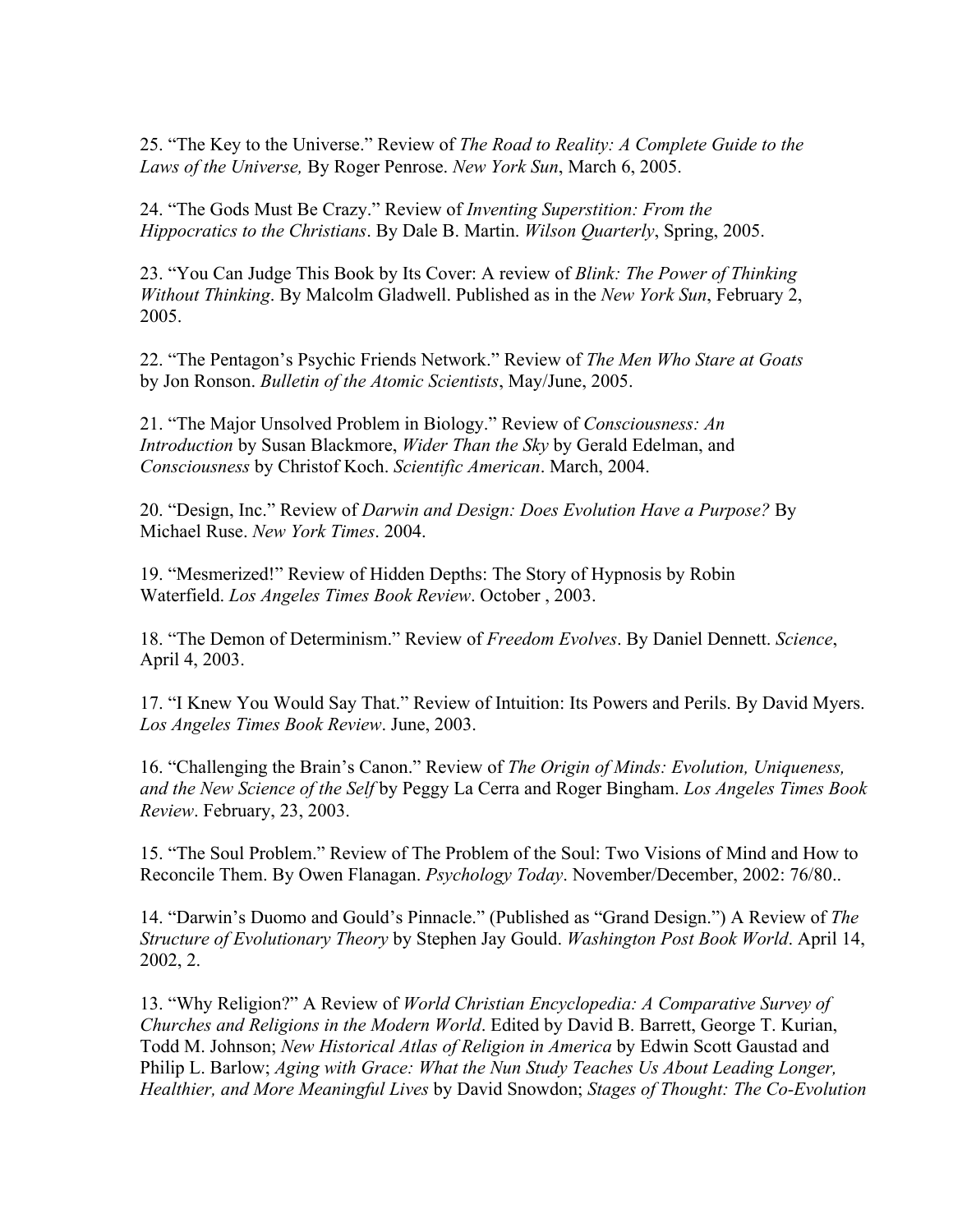*of Religious Thought and Science* by Michael Horace Barnes; *Why Religion Matters: The Fate of the Human Spirit in an Age of Disbelief* by Huston Smith; *Religion Explained: The Evolutionary Origins of Religious Thought* by Pascal Boyer; *Give Me That Online Religion* by Brenda Brasher. *Washington Post Book World*. February, 2002.

12. "Is God All in the Mind?" A Review of *Why God Won't Go Away* by Andrew Newberg, *Science*, 6 July, 2001, Vol. 293: 54.

11. "The Metagene Gene." A review of *Genome: the Autobiography of a Species in 23 Chapters* by Matt Ridley. *American Scientist*. January/February, 2001.

10. "Head Trips: A Review of *Global Brain: The Evolution of Mass Mind from the Big Bang to the 21st Century* by Howard Bloom. *Washington Post Book World*. October 22, 2000:13-14.

9. "Biology, Destiny and Dissent." A Review of *Defenders of the Truth: The Battle for Science in the Sociobiology Debate and Beyond* by Ullica Segerstrale; *The Monk in the Garden: The Lost and Found Genius of Gregor Mendel, the Father of Genetics* by Robin Marantz Henig; *The Riddled Chain: Chance, Coincidence, and Chaos in Human Evolution* by Jeffrey KcKee. *Washington Post Book World*. July 1, 2000.

8. "Soul Searchers." A Review of *The Buddha From Brooklyn* by Martha Sherrill. *Washington Post Book World*. April 16, 2000: 1-3.

7. "We Are the World." A Review of *Nonzero* by Robert Wright. *Los Angeles Times Book Review*. February 6, 2000.

6. "Out of This World." A Review of *Captured by Aliens* by Joel Achenbach. Washington Post Book World. November 21, 1999.

5. "Boo." A Review of *The Culture of Fear* by Barry Glassner. *Los Angeles Times Sunday Book Review*. June 27, 1999.

4. "Harum-Scarum." A Review of *The Bible Code* by Michael Drosnin. *Los Angeles Times Sunday Book Review*. July 20, 1997: 9.

3. "Battling Bunk: Drosnin vs. Shermer on The Bible Code." *Los Angeles Times Sunday Book Review*. August 24, 1997: 10.

2. "The Great Bone Hoax." A Review of *Unraveling Piltdown* by John Walsh. *Los Angeles Times Sunday Book Review*. September 22, 1996.

1. "Bicycles, Baseball, Bacteria, and Bach." A Review of *Full House* by Stephen Jay Gould. *Los Angeles Times Book Review*. October 20, 1996.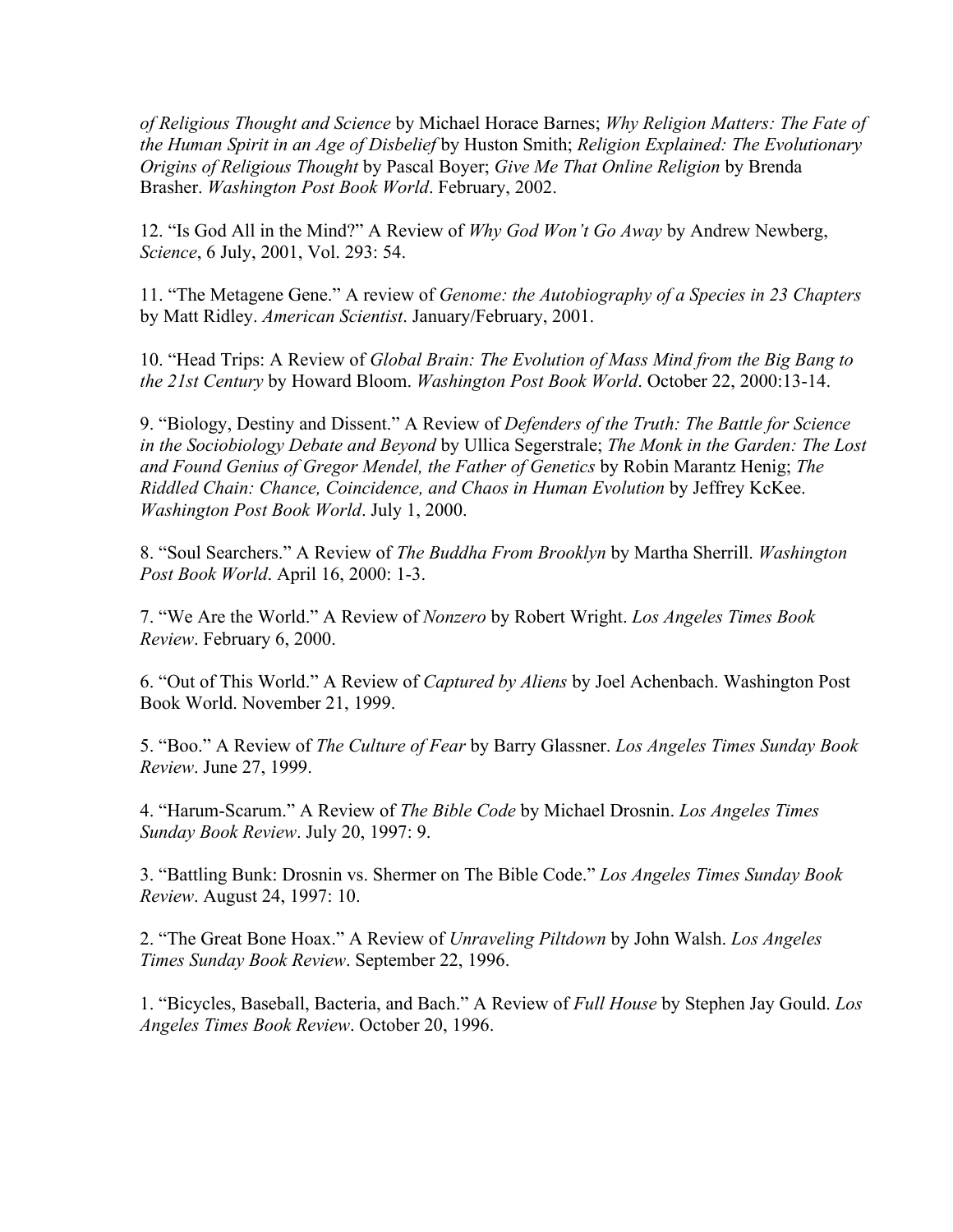# **Edge.org Annual Questions**

18. "Would you like to live 1,000 years?" Edge Question 2018: What is the last question? https://www.edge.org/the-last-question-12

17. "The Negativity Bias." Edge Question 2017: What scientific term or concept ought to be more widely known? https://www.edge.org/response-detail/27025

16. "The Democratization of Science." Edge Question 2016: What do you consider the most interesting recent [scientific] news? What makes it important? https://www.edge.org/response-detail/26624

15. "When it comes to AI, think Protopia, not Utopia or Dystopia." Edge Question 2015: What do you think about machines that think? *Edge.org* http://edge.org/responsedetail/26062

14. "Hard Wired = Permanent." Edge Question 2014: What Scientific Idea is Ready for Retirement? *Edge.org* http://edge.org/response-detail/25333

13. "The Is-Ought Fallacy of Science and Morality." Edge Question 2013: What Should We Be Worried About? *Edge.org* http://edge.org/response-detail/23683

12. "The Principle of Empiricism, or Think for Yourself." Annual Edge Question 2012: What is Your Favorite Deep, Elegant, or Beautiful Explanation? *Edge.org* http://edge.org/response-detail/10029

11. "Think Bottom Up, Not Top Down." Edge Annual Question 2011: What Scientific Concept Would Improve Everybody's Cognitive Toolkit? *Edge.org* http://edge.org/response-detail/10284

10. "Leveling the Intellectual Playing Field." Edge Annual Question 2010: How is the Internet Changing the Way You Think? *Edge.org* http://edge.org/response-detail/11594

9. "Energy and Economics: the Road to Civilization 1.0." Edge Annual Question 2009: What Will Change Everything? *Edge.org*, http://edge.org/response-detail/10262

8. "The Nature of Human Nature." Edge Annual Question 2008: What Have Your Changed Your Mind About and Why? *Edge.org*, http://edge.org/response-detail/11943

7. "Science and the Decline of Magic." Edge Annual Question 2007: What Are you Optimistic About? *Edge.org*, http://edge.org/response-detail/10159

6. "Where Goods Cross Frontiers, Armies Won't." Edge Annual Question 2006: What is Your Dangerous Idea? *Edge.org*, http://edge.org/response-detail/10503

5. "Reality Exists." Edge Annual Question 2005: What Do You Believe is True Even Though You Can't Prove it? *Edge.org*, http://edge.org/response-detail/11087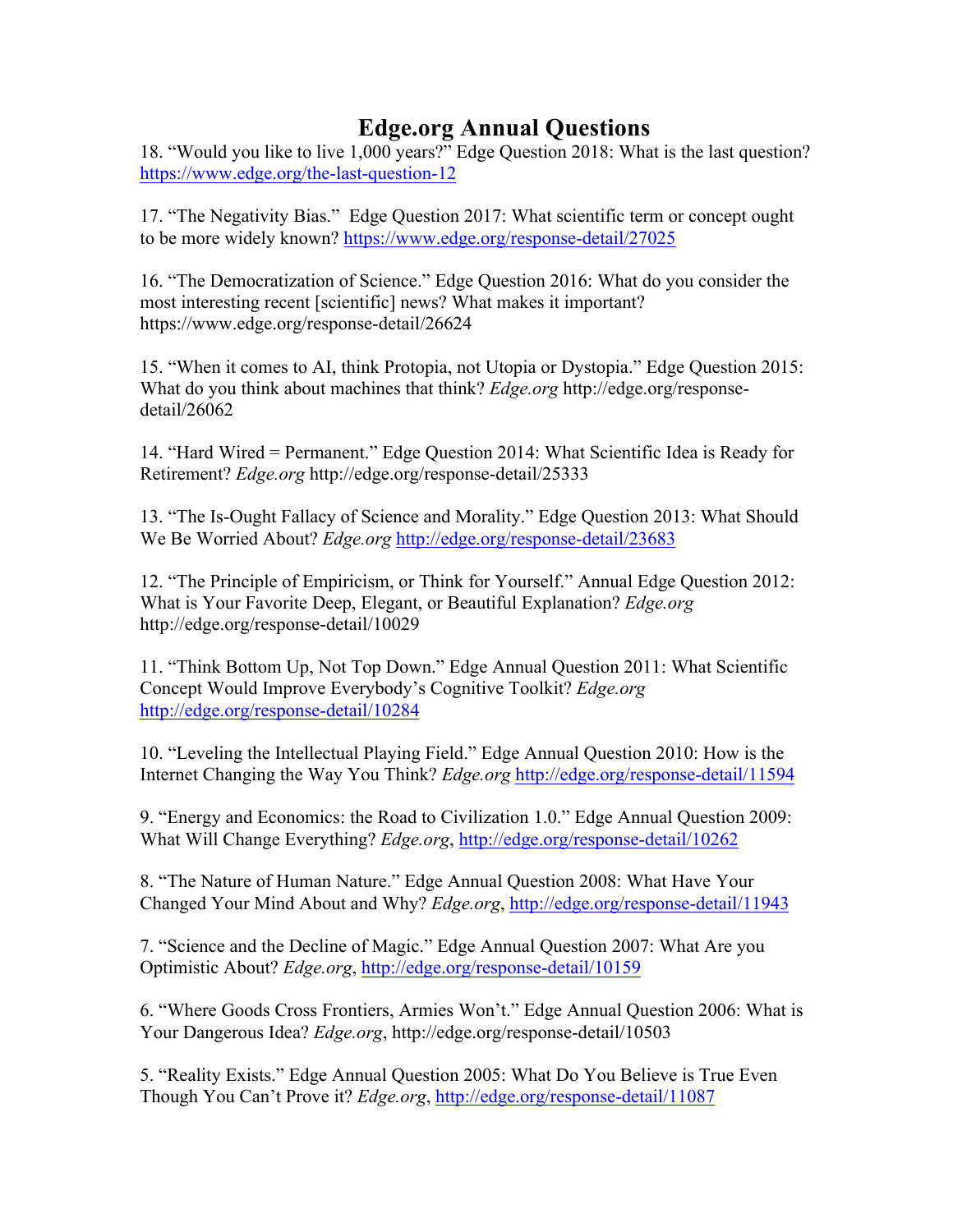4. "Shermer's Last Law." Edge Annual Question 2004: What's Your Law? *Edge.org*, http://edge.org/response-detail/11034

3. "Dear Mr. President." Edge Annual Question 2003: What are the Presing Scientific Issues for the Nation and the World? *Edge.org*, http://edge.org/response-detail/11228

2. "Is God Nothing More than a Sufficiently Advanced Extra-Terrestrial Intelligence?" Edge Annual Question 2002: What's Your Question…Why? *Edge.org*, http://edge.org/response-detail/11150

1. "Can Science Answer Moral and Ethical Questions?" Edge Annual Question 2001: What Questions Have Disappeared? *Edge.org*, http://edge.org/response-detail/12038

# **Exploring the Unknown Television Series**

13-Hour Television Documentary Series for Fox Family Channel, 1999-2000 Pilot: Psychics, Firewalking, Psychic Surgery, Out of Body Experiences, Space Shuttle UFOs Episode 1: Polygraph/Lie Detection, Multidimensional UFOs, Shroud of Turin, Cryonics Episode 2: Full Moon Effect, Remote Viewing, Magnet Therapy, Nostradamus, Curse of the Mummy

Episode 3: Ouija Board, Graphology, Magic, Bee Sting Therapy

Episode 4: Miami Circle, Mozart Effect, Fake UFO Photos, Earthquake Prediction, Coronado Hotel Ghost

Episode 5: Taos Mystery Staircase, Civil War Reincarnation, Iridology, Hutchinson Effect Episode 6: Faked Moon Landing, Spoonbending, Lost Continent of Atlantis, Phoenix Lights UFO

Episode 7: Astrology, Stolen Kidney Urban Legend, SETI (Search for Extraterrestrial Intelligence), Ghosts

Episode 8: Con Games, Coral Castle, Chiropractic, Cattle Mutilation

Episode 9: Roswell, Acupuncture, Life on Mars, Spontaneous Human Combustion

Episode 10: UFOs, Heart Transplant Memory, Bible Code, Reflexology, Vampires

Episode 11: Hypnosis, Artificial Intelligence, Global Warming, Ghost Traintracks

Episode 12: Spirit Mediums, Cults and Brainwashing, Space Tourism, Pain Cures

# **Associations**

Heterodox Academy

American Council on Science and Health, Board of Scientific and Policy Advisors History of Science Society

American Association for the Advancement of Science

Psi Chi (Psychology Honors Society)

National Center for Science Education

Planetary Society

Brain Preservation Prize Committee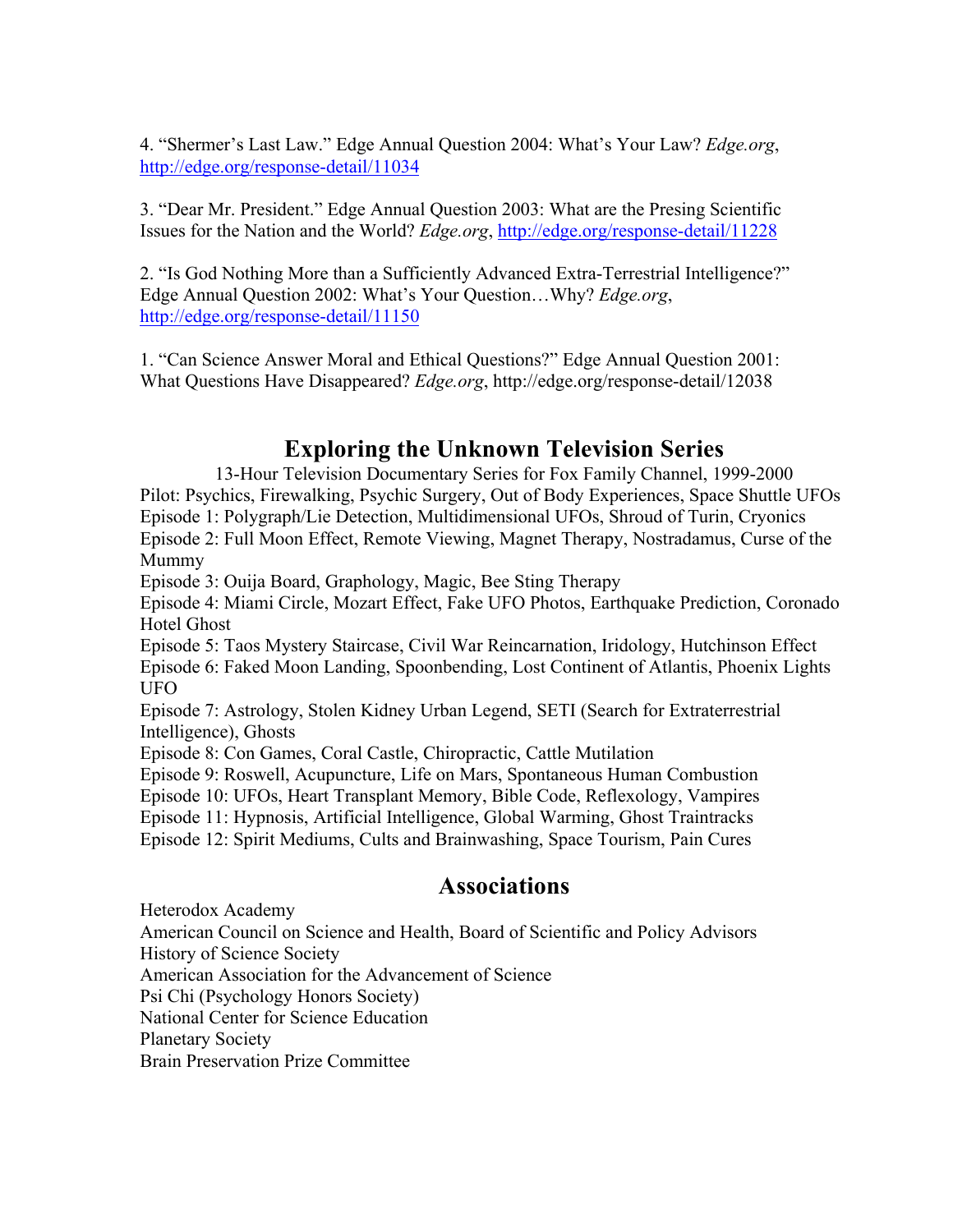# **Awards and Honors**

TED All Stars. Two TED talks from 2006 and 2010 were voted in the Top 50 of the 2800+ TED talks: https://blog.ted.com/the-ted2014-all-stars/ Doctor of Humane Letters. Honorary Doctorate. Whittier College. 2008. Philip J. Klass Award for outstanding contributions in promoting critical thinking and scientific understanding, 2006 Distinguished Alumnus Award, California State University, Fullerton, 2002. Fellow, 2001, Linnean Society of London Isaac Asimov Award, 2001, New York Area Skeptics Robert Ingersoll Award, Rationalists of East Tennessee Carl Sagan Award, 2000, American Humanist Association, "For those whose efforts include educating the public about science and its methods." Best Books of 2000, *How We Believe, Washington Post Book World* Biography, Contemporary Authors, 1999, Published by the Gale Group Visiting Scholar for 1998, Pasadena City College Distinguished Speaker, Marian Miner Cook Athenaeum, Claremont McKenna College, 1998 Honored Speaker, Urania, Berlin, Germany, October 12, 1998 Alumni of the Year, 1997, Department of Psychology, California State University, Fullerton Top 100 Books of 1997, *Why People Believe Weird Things*, Los Angeles Times Book Review

# **Reviews of Shermer's Books**

New York Times New York Review of Books New York Sun New York Post Los Angeles Times Book Review Washington Post Book World London Times The Times Literary Supplement Toronto Globe and Mail Scientific American Natural History Science **Nature** Human Nature Review New Scientist American Scientist Wilson Quarterly Psychology Today Choice Library Journal School Library Journal Public Perspective The Boston Book Review The Editor The Humanist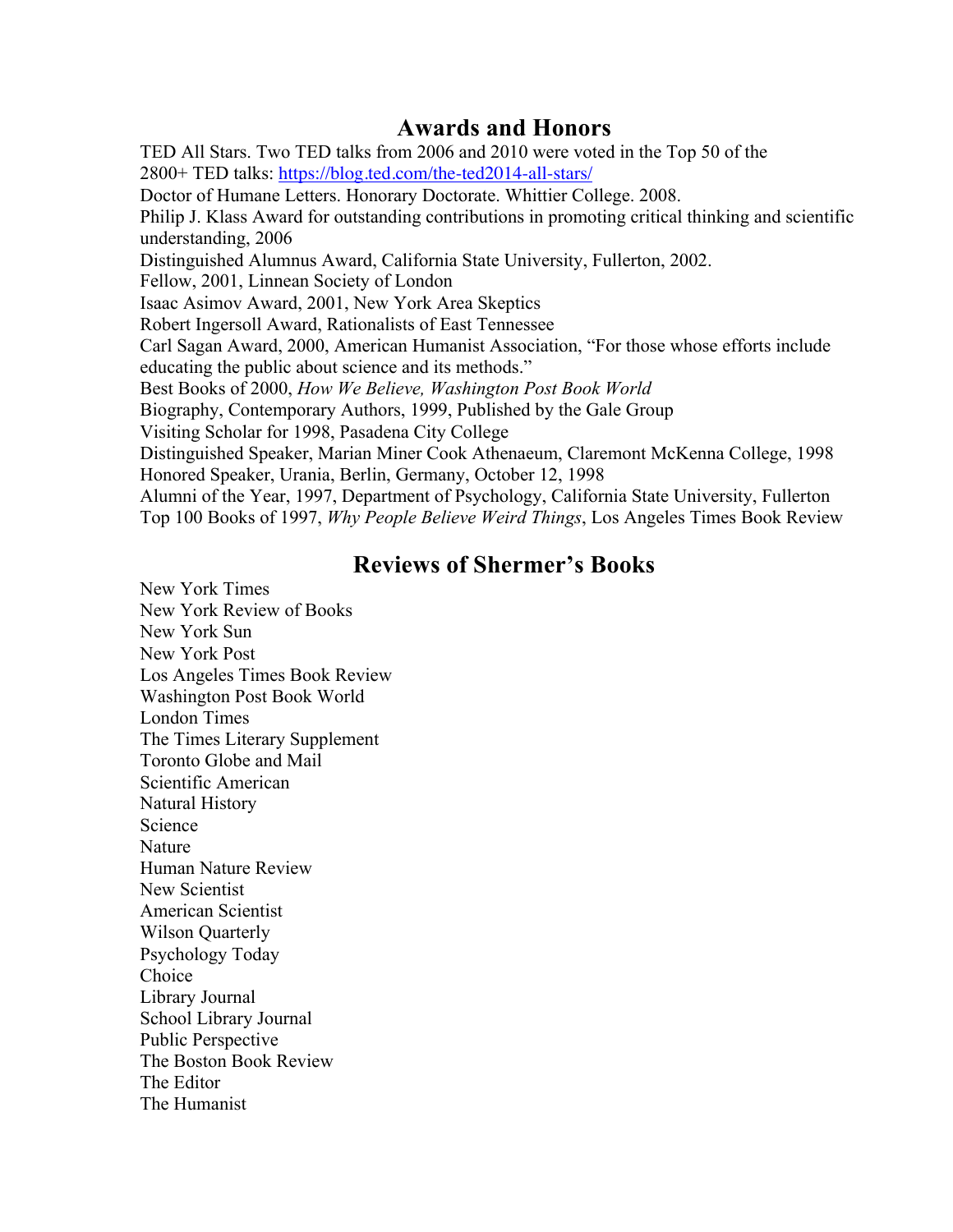Free Inquiry Skeptical Inquirer Publisher's Weekly Kirkus Reviews CNN.com Reviews Bergen Record WBUR (Boston University book review) History and Theory Clio UTNE Reader Reason magazine Chronicle of Higher Education Science and Spirit magazine Public Understanding of Science The Christian Century The Times (Trenton, NJ) The Mail-Star, Halifax, N.S., Canada The Times of Acadiana (Lafayette, LA) Congress Monthly San Francisco Examiner Australian Review of Books Denver Post Daily Camera, Boulder, CO Vancouver Sun Telegraph Journal, Saint John, N.B., Canada Toronto Sun Daily Breeze (Ventura, CA) American Outlook Union Tribune (San Diego) Tribune and Times (Tampa, FL) The Sunday Tribune (Dublin) Financial Times (London) The Record Salon.com Independent Digital (UK) Physics and Society Martyrdom and Resistance Jewish Book World MultiCultural Review National Post Book Marketing Update Santa Monica Bay Week Jewish Bulletin Lifestyles The Jewish Voice and Opinion Jewish Studies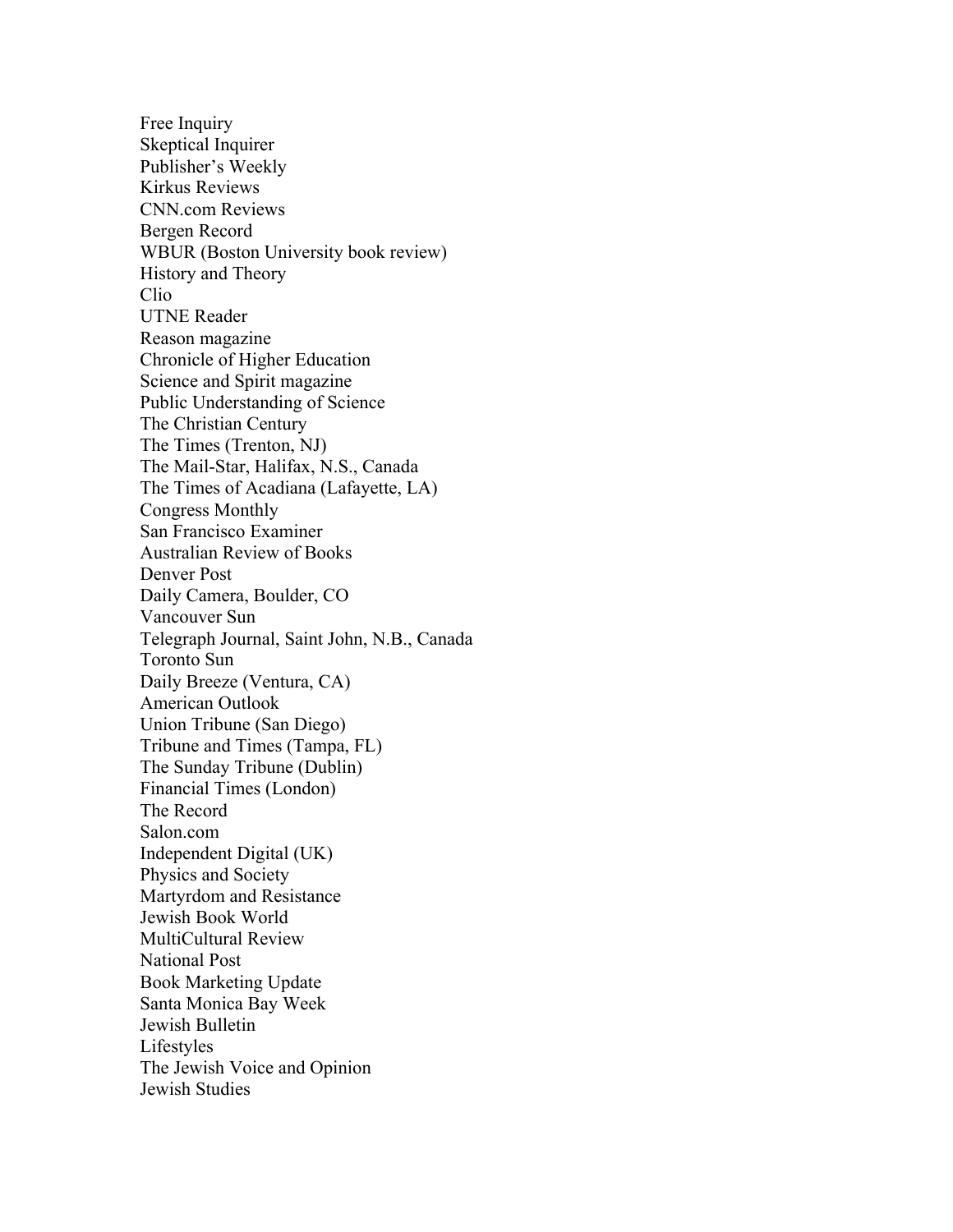**Perspectives** Canadian Jewish News Bergen Record (Hackensack, NJ) New York Board of Rabbis Bulletin SHOFAR Book Notes) Jewish Book Council Pioneer Press (Minneapolis) German History Virginia Quarterly Review (Charlottesville, VA) Common Sense Bay Guardian Middlesex News Beverly Hills Courier Castro Valley Forum Psychiatric Services Healthline Old Farmer's Almanac, Western Edition

(List does not include reviews in newsletters of skeptics, humanists, and free thought organizations.)

(I regularly write reviews for Science, the Los Angeles Times, the Washington Post, and the New York Times)

(I regularly write Opinion Editorials for the Los Angeles Times and the Toronto Globe and Mail.)

# **Stories About Shermer Have Appeared In These Publications**

Los Angeles Times Los Angeles Times Magazine (Sunday) Fortune Edge (www.edge.org interview) Salon com Boston Globe Toronto Star Pasadena Weekly Pasadena Star News San Francisco Chronicle Metro Pulse Sun Sentinel, South Florida San Gabriel Valley Weekly The State Journal Register (Springfield, IL) Veja (Brazil's Time magazine, www.veja.com.br) Yale Daily News (Yale University newspaper) Spartan Daily (San Jose State University newspaper) The Chart (Missouri Southern State College newspaper)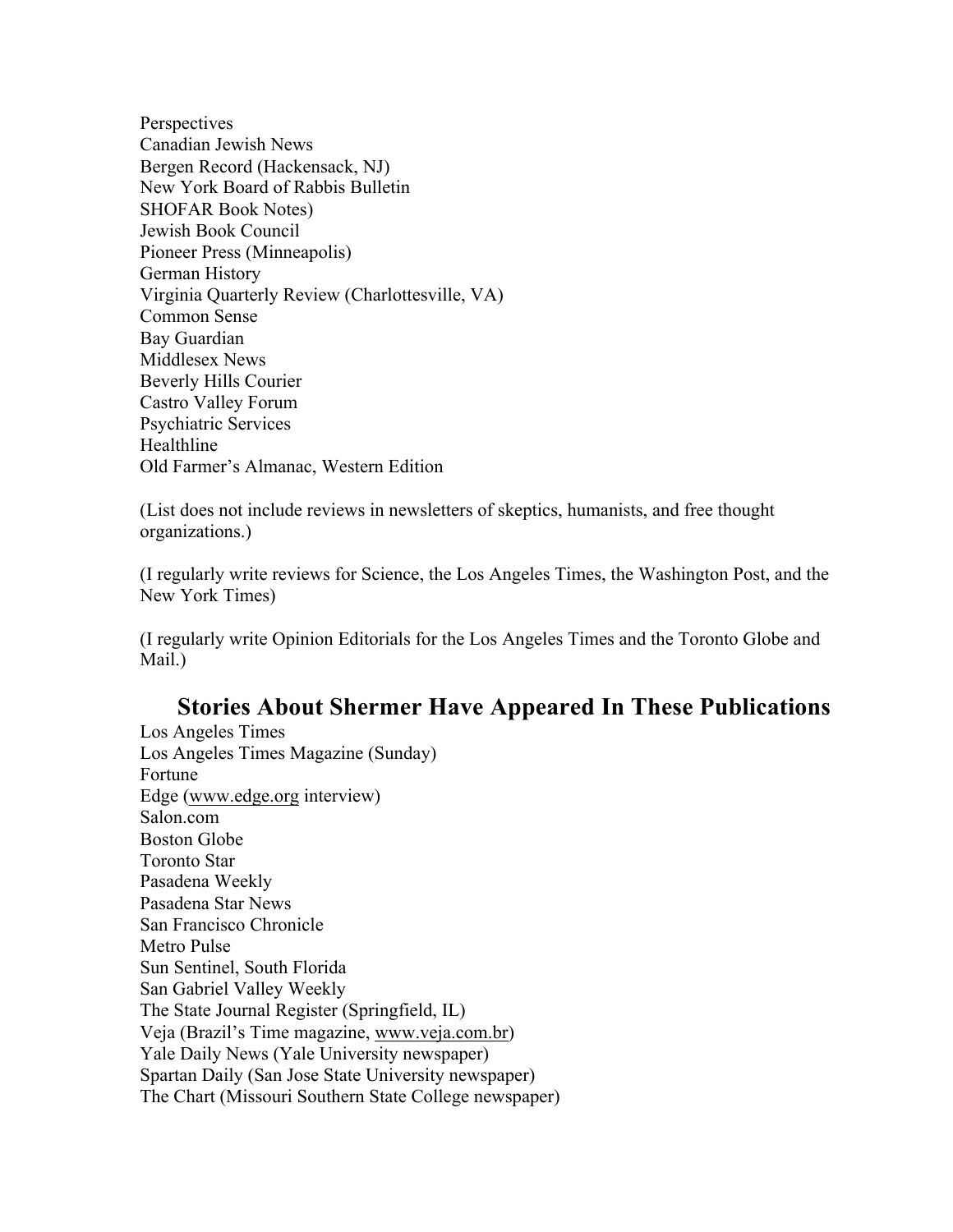Athens Daily News (University of Georgia newspaper) Chicago Flame (University of Illinois at Chicago newspaper) The Fortnightly (Claremont McKenna College newspaper) The Daily Barometer (Oregon State University newspaper) The Joplin Globe (Missouri Southern State College newspaper) The Daily Beacon (University of Tennessee, Knoxville newspaper) The Advocate (Ohio State University, Newark, newspaper) Orange County Weekly Honolulu Advertiser Sunday Star (Ventura, CA) Cosmic Debris magazine

(List does not include stories in skeptics, humanists, and free thought group newsletters)

### **Museum, Library, Bookstore Lectures and Book Signings**

Agoura Hills Library American Museum of Natural History (New York) Border's Books (Glendale, CA) Borders Books (Pasadena, CA) Buena Vista Library (CO) Cato Institute (Washington, DC) Cody's Books (San Francisco, CA) Dutton's Bookstore (Los Angeles, CA) Elliott Bay (Seattle, WA) Field Museum (Chicago) Franklin Institute (Philadelphia) Griffith Park Observatory (Los Angeles) Huntington Library Book Feast (Pasadena, CA) Kepler's Books (Menlo Park, CA) Los Angeles Public Library Los Angeles Science Center Los Angeles Times Book Festival (UCLA) (every year) Mystic Seaport Museum Natural History Museum of Los Angeles County P.E.N. Forum on Science Writing (sponsored by writer's union) (Santa Monica, CA) Powell's Bookstore (Portland, OR) Ruben H. Fleet Space Center (San Diego) Tattered Cover (Denver, CO) UCLA BookZone/UCLA Store (Los Angeles, CA) Virginia Festival of Books Vroman's Bookstore (Pasadena, CA)

# **University and College Lectures and Debates**

Arkansas State University Boise State University (Idaho) Bridgewater College (Charlottesville, NC)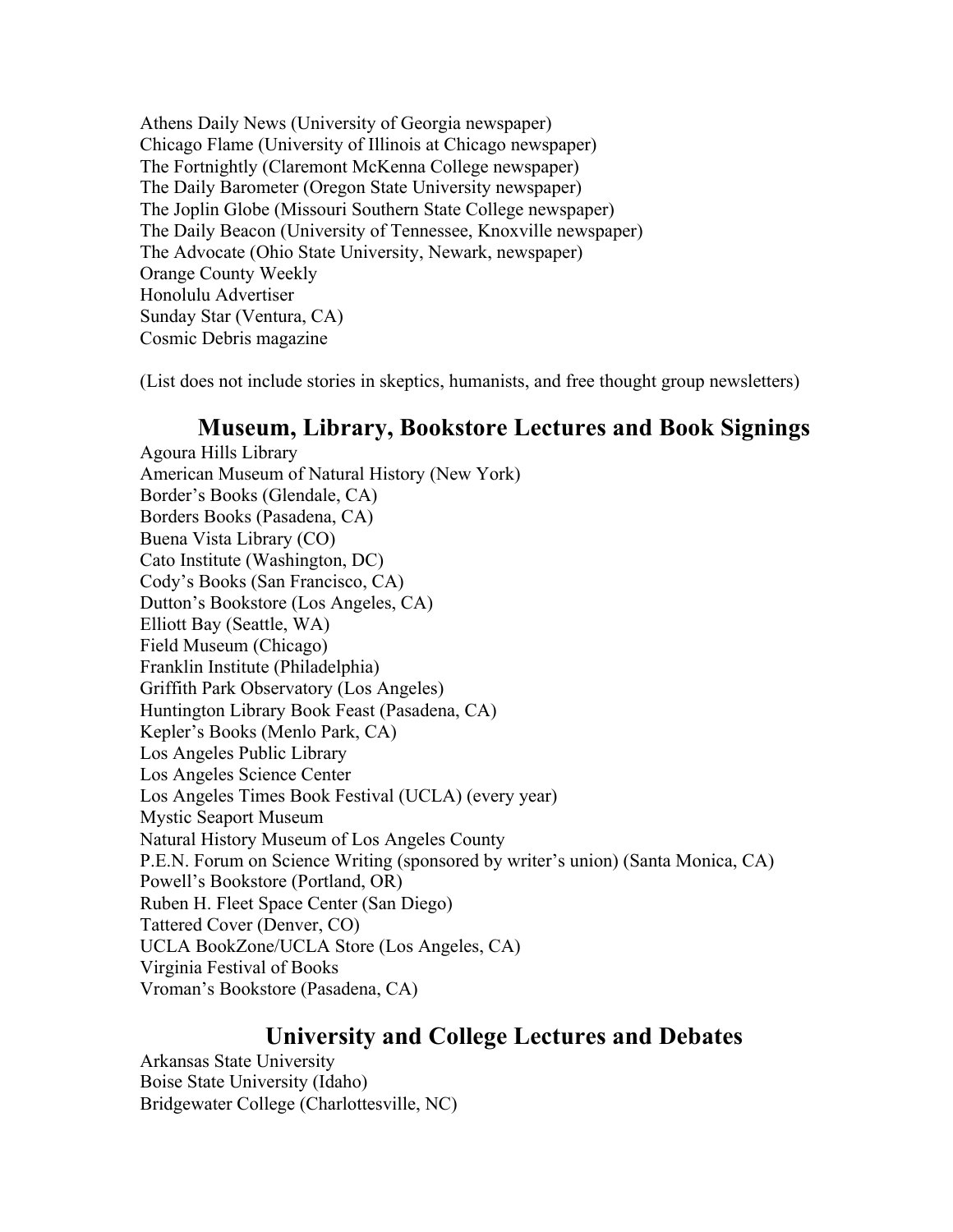Butler University (Indiana) California Institute of Technology (Caltech) Cal Poly San Luis Obispo California State University, Dominguez Hills California State University, Fullerton California State University, Northridge Center College, Kentucky Central Arkansas University (Little Rock) Chapman University (California) Claremont Graduate University Claremont McKenna College Clemson University (South Carolina) Concordia University (Irvine, CA) DePauw University (Indiana) (twice) Des Moines Community College (Des Moines, IA) Dennison University (Ohio) El Camino College Emory University Georgia Tech University Glendale Community College (CA) Grand Rapids Community College (MI) Harvard University (three times) Idaho State University, Pocatello (twice) Johnson County Community College (Kansas) Kirkwood Community College (Cedar Rapids, IA) Los Angeles Mission College Massachusetts Institute of Technology (MIT) Minnesota State University, Moorhead Mississippi State University Missouri Southern State College (Joplin, MO) Moorpark College North Carolina State University Ohio State University, Newark Oklahoma State University Oregon State University (Corvallis) Pasadena City College (Scholar in Residence) Pennsylvania College of Technology Pennsylvania State University Pomona College Purdue University Radford University (Virginia) Rensselaer Polytechnic Institute Sacramento City College Salt Lake City Community College San Jose State University (California) Santa Clara University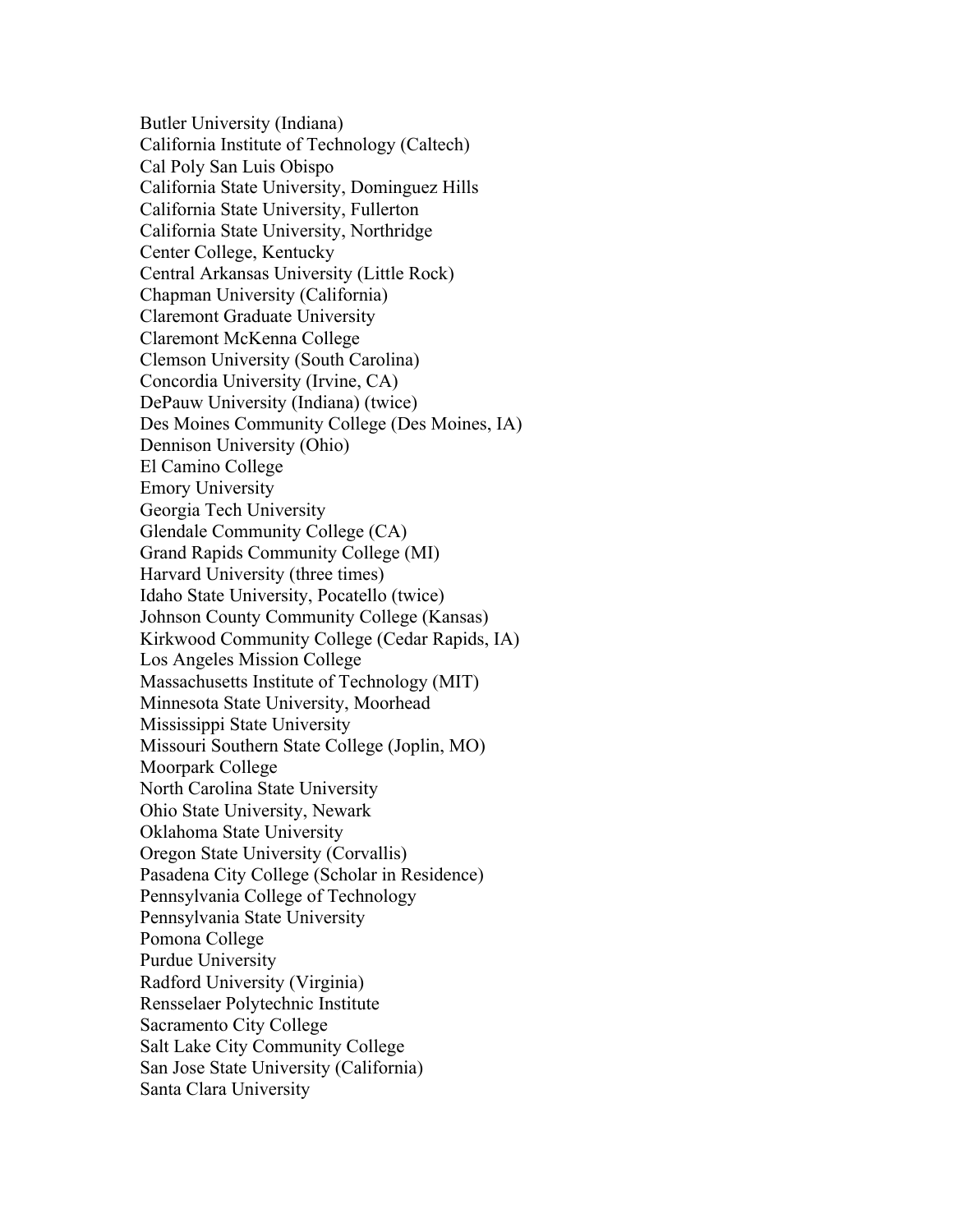Santa Monica College Shippenburg University (PA) South Dakota State University Southern Connecticut University Southwest Texas State University St. Mary's College (Maryland) Tennessee Tech Union College (Schenectady, NY) University of South Carolina University of Alabama, Birmingham (twice) University of Arkansas (Little Rock) (twice) University of Calgary University of California, Berkeley University of California, Irvine University of California, Los Angeles (UCLA) University of Colorado (Colorado Springs) University of Georgia (Gainesville, GA) University of Georgia (Athens, GA) University of Minnesota University of Mississippi University of North Carolina University of South Carolina (Columbia, SC) University of Southern California (USC) University of Southern Colorado (Pueblo) University of Southern Mississippi (Hattiesburg, MS) University of Tennessee, Knoxville University of Texas, Arlington University of Wisconsin (Madison) University of Wisconsin (Oshkosh) University of Wyoming, Laramie Utah State University, Logan, UT Vincennes University (Indiana) Yale University

### **Professional Conference and Events Lectures or Keynote Speeches**

Alaska Psychiatric Association (Anchorage) Alternative Careers in Science, California Institute of Technology) Amazing Meeting (James Randi Educational Foundation) American Association for the Advancement of Science (AAAS), San Francisco American Association of Physics Teachers. Annual Conference. Reno, NV. American Historical Association 108th Annual Meeting. San Francisco, CA American Humanist Association, Carl Sagan Contributions to Science Education Award American Humanist Association, Keynote Speaker American Physical Society conference, Minneapolis, MN American Psychological Association (Portland, OR) Art Center (Pasadena, CA)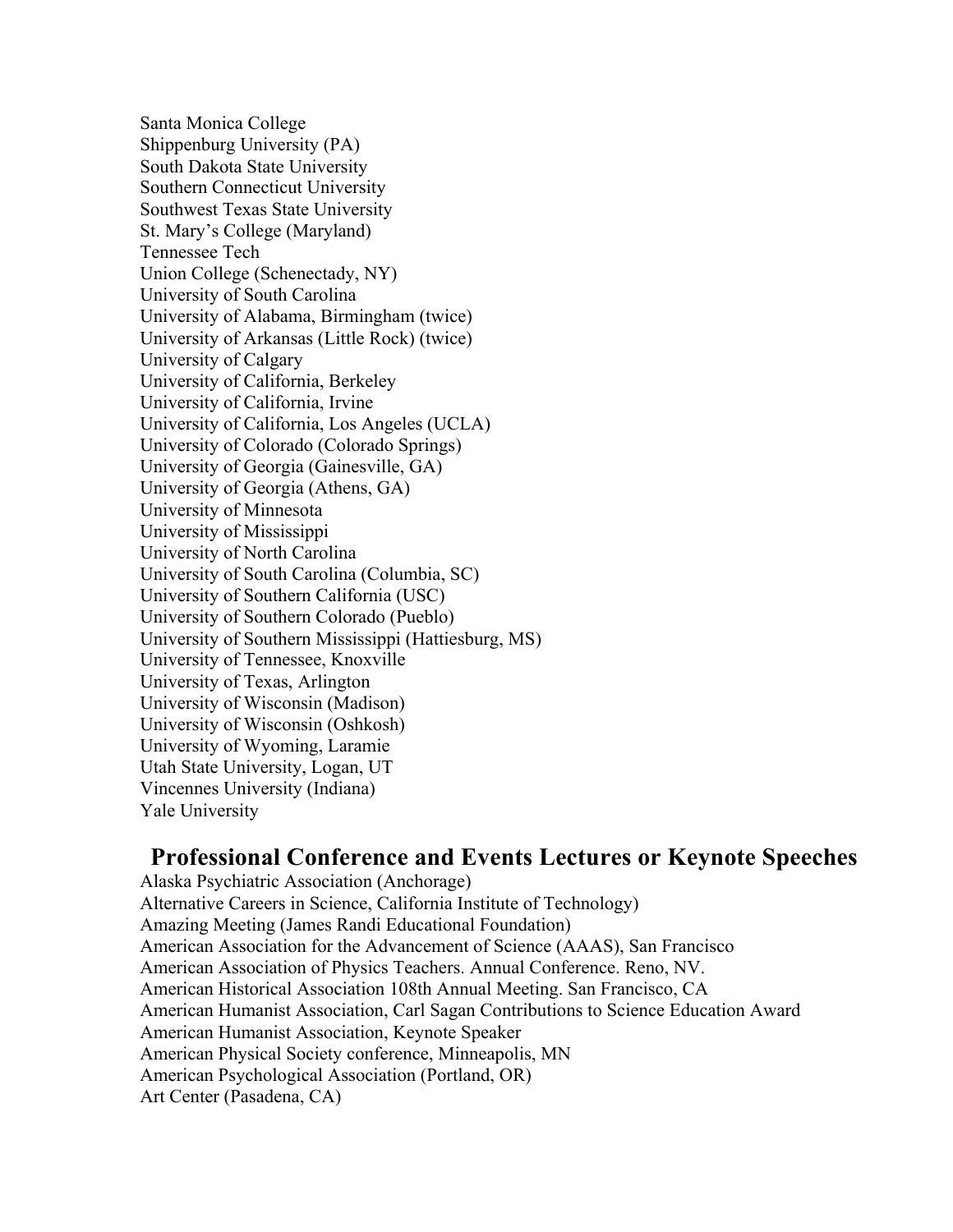Atheist Alliance International (Tampa, FL) Atheists United Annual Banquet. Los Angeles, CA Baptist Church of Minnesota (God Debate) California State Psychological Association, San Francisco, CA California State University, Fullerton Alumni of the Year Award Dinner Canadian Association of Magicians (tribute to James Randi in Toronto) Center for the Study of Evolution and the Origins of Life (UCLA) Church of the Rocky Peak, San Fernando Valley, CA (God debate with Doug Geivett) Commonwealth Club (San Francisco) Community Bible church, Mira Mesa, CA (debate with Barry Minkow) Conference on World Affairs, University of Colorado, Boulder, CO Council of Scientific Society Presidents Eris Society, Aspen, CO George Dock Society for the History of Medicine, Huntington Library (CA) First Baptist Church of Downey (California, God debate) Foundation for the Future (Seattle) Gathering for Gardner (tribute to Martin Gardner) Getty Museum Global Business Network (hosted by Stewart Brand in San Francisco) Gruter Institute on Law, Behavior and the Brain (Squaw Valley, CA) History of Science Society 1993 conference (New Orleans) History of Science Society 2001 conference (Denver) Holocaust Remembrance Conference, Hillel Foundation, West Lafayette, IN Human Behavior and Evolution Society 1996 conference (Santa Barbara) Huntington Library, Darwin Exhibition Lecture I-Con (Science Fiction Convention), Long Island, NY Intelligent Design v. Evolution conference, Baylor University, Waco, TX Interface 88, Atlanta, GA International Conference on Science Communication, Bejing, China Jet Propulsion Laboratory (JPL) Jewish Federation L.A. Museum of the Holocaust, Symposium on Holocaust Denial Jewish Fellowship of the University of California, Davis for Yom Hashoah Holocaust Memorial Kaiser Medical Center Lifelines Center (New York) Long Beach Jewish Community Center Long Beach Pacific Hospital (keynote speaker at annual conference) Los Angeles Association of Teachers Los Angeles Medical Association Martyr's Memorial Museum of the Holocaust Mensa Society Annual Conferences (Long Beach, Los Angeles, Orange County) National Science Foundation Conference (Woods Hole) National Science Foundation Chataqua Seminar Series (Philadelphia) Phi Alpha Theta Southern California Regional Conference. California State University, L.A. Philosophical Club (hosted by comedian Steve Martin) Plato Society (L.A.) Polaris Astronomical Society, Los Angeles, CA